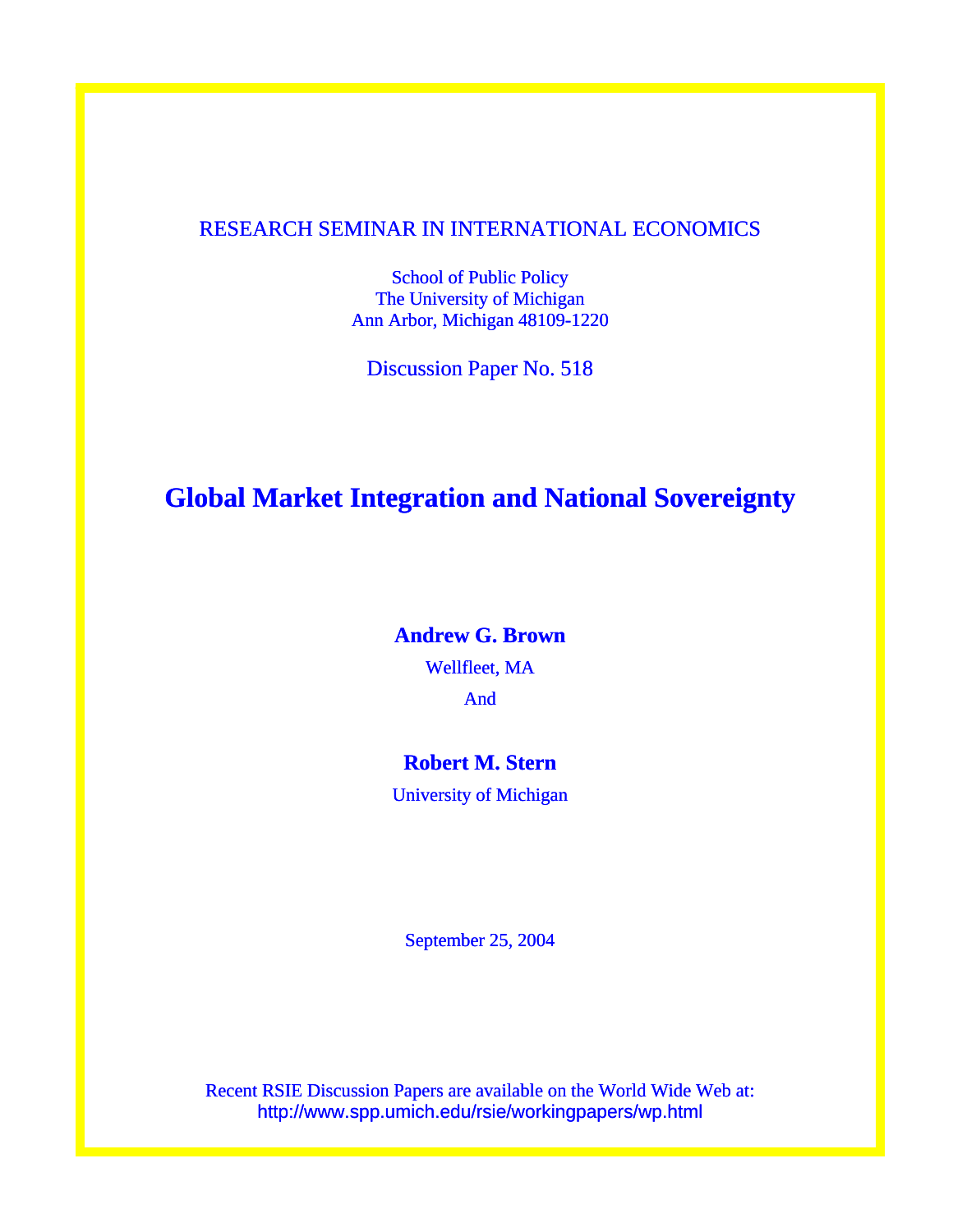#### **GLOBAL MARKET INTEGRATION AND NATIONAL SOVEREIGNTY**

# **Andrew G. Brown, Wellfleet, MA Robert M. Stern, University of Michigan**

#### **Abstract**

In this paper, we first trace the evolution of the global trading system from the 19th century to the present-day GATT/WTO arrangements, calling attention to the key roles of reciprocity and nondiscrimination, and we note how the system is now challenged by the new paradigm of global market integration. We then consider the recent plethora of free trade agreements (FTAs), including those between industrial and developing countries, and their uneasy relationship with a multilateral system based on non-discrimination.. Thereafter, we seek to identify the boundaries of the WTO and examine how the potential expansion of these boundaries may result in the overextension and weakening of the effectiveness and influence of the WTO.

Key Words: Reciprocity; Non-Discrimination; Boundaries of WTO Regime JEL: F10; F13

September 25, 2004

Address correspondence to:

Andrew G. Brown **Robert M. Stern** 

Tel. 508-349-0186 Tel. 734-764-2373

P.O. Box 1763 Department of Economics Wellfleet, MA 02667 University of Michigan Ann Arbor, MI 48109-1220

E-mail abrown@C4.net E-mail: rmstern@umich.edu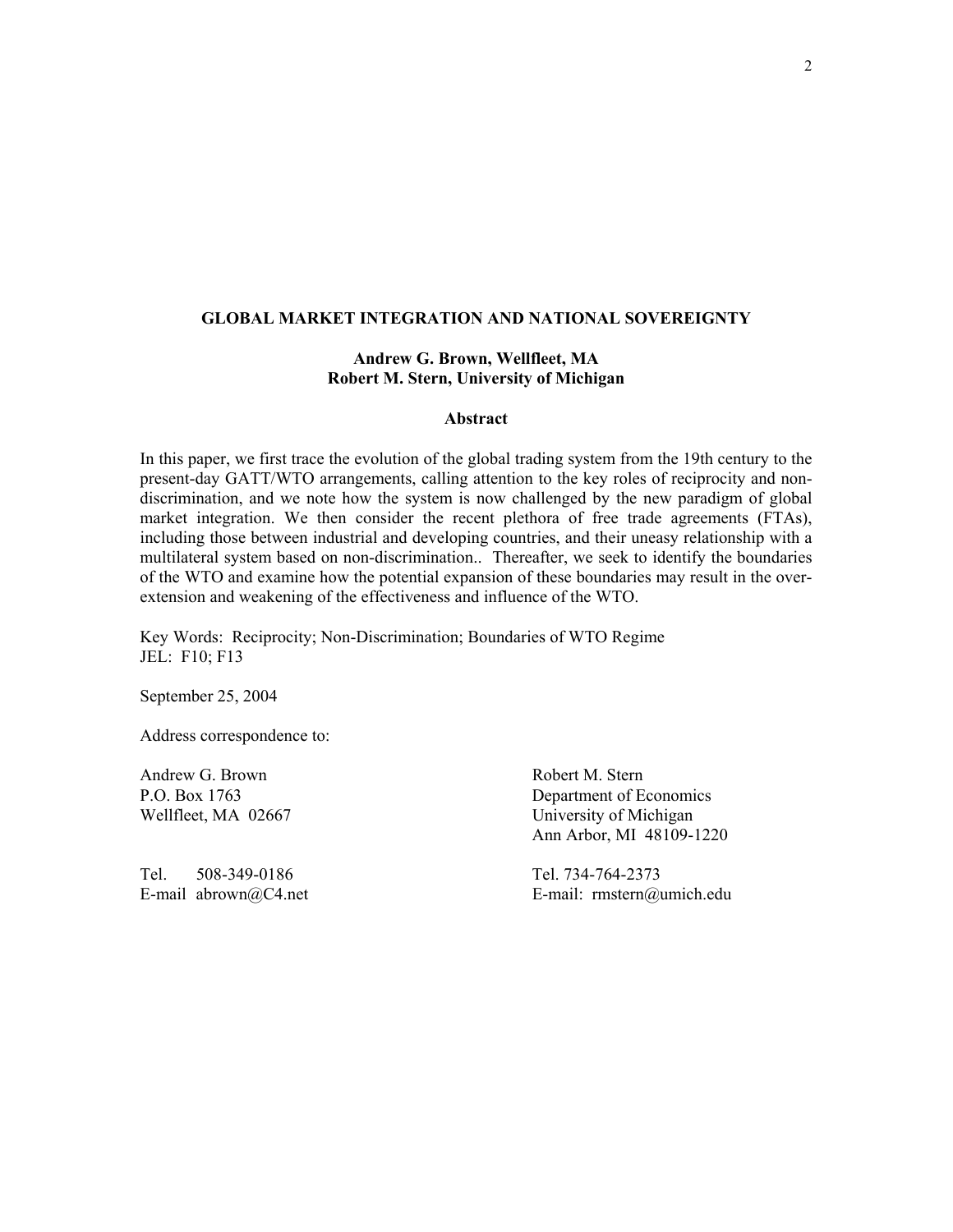#### **GLOBAL MARKET INTEGRATION AND NATIONAL SOVEREIGNTY**

# **Andrew G. Brown, Wellfleet, MA Robert M. Stern, University of Michigan**

## 1. INTRODUCTION

In this paper, we focus on areas of potential conflict arising in the World Trade Organization (WTO) from the pursuit of global market integration in a world comprised of separate nation states. We recognize the persuasive economic logic in enlarging market access by means of reducing barriers to trade and investment in goods and services and by conforming domestic regulatory practices to promote economic efficiency. But, as we will argue, the unfettered advocacy of global market integration that has become so ardently pursued by the major industrialized countries may be misguided. It undermines the multilateral principles of reciprocity and non-discrimination and gives insufficient attention to the immense diversity among countries in political, economic, and social conditions and in policy aims. Unless this diversity is taken into account, there may be considerable strains placed on the WTO as the arbiter and enforcer of the rules and procedures for trade liberalization that are at the heart of the multilateral trading system.

To provide some historical perspective on the foregoing issues, in Section 2 following, we briefly trace the evolution of the global trading system from the 19th century to the presentday GATT/WTO arrangements. We call attention particularly to the opposing paradigms – the cosmopolitan and the national – underlying many issues that comprise the agenda of trade negotiations and that may place stress on the trading system. In Section 3, we consider the recent plethora of free trade agreements (FTAs), including those between industrial and developing countries, and their uneasy relationship with a multilateral system based on non-discrimination. In Section 4, we identify what we see as the boundaries of the WTO and consider how the expansion of these boundaries may result in the over-extension and weakening of the effectiveness and influence of the WTO. Section 5 concludes.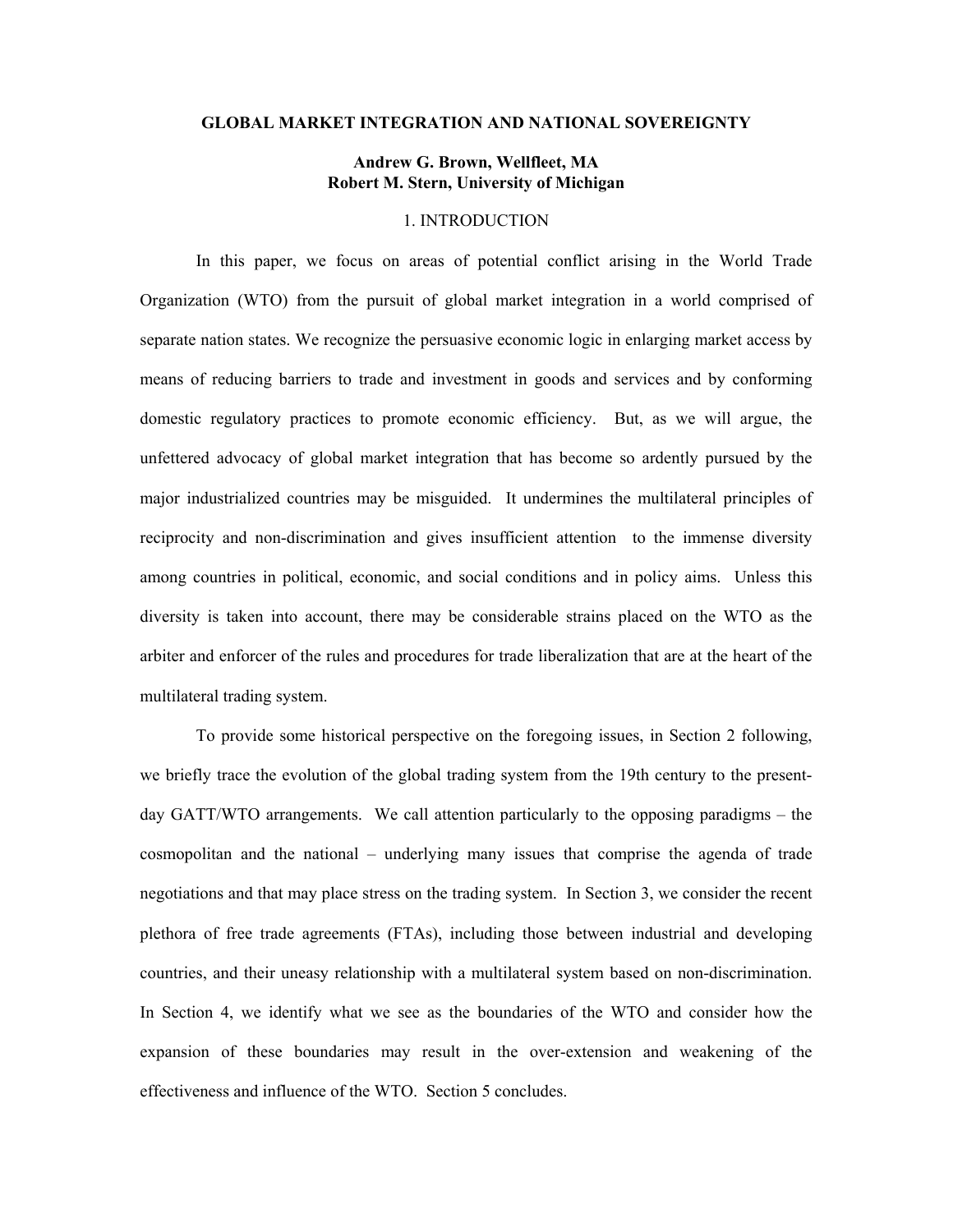#### 2. THE GLOBAL TRADING SYSTEM: YESTERDAY AND TODAY

" I don't think they play at all fairly" Alice began in a rather complaining tone, "and they all quarrel so dreadfully one can hardly hear oneself speak – and they don't seem to have any rules in particular; at least, if there are, no one attends to them.." Lewis Carroll, *Alice's Adventures in Wonderland*, p. 112

To a reader in the 19th century, that might well have seemed a fair description of global trading relations at the time rather than of a game of croquet in the Queen of Hearts court. It was only in the course of the 19th century that the beginnings of some order, as we know it today, began to emerge. Industrialization was taking hold in several countries, and it generated an intensified search for foreign markets and sources of supply. Governments in Europe were faced with calls to lower tariff barriers on imported inputs and to negotiate reductions in tariffs protecting foreign markets. But in a nationalistic world of vying states – as it still is today – governments were not about to ease access to their markets in the absence of some quid pro quo.

The way forward was found in the adoption of two instruments of policy – reciprocity and non-discrimination – which set off a wave of trade liberalization. These two ideas enabled countries to surmount their innate distrust of each other and to engage in mutually beneficial, and generalized, reductions in tariff barriers. Reciprocity – meaning contingent and equivalent concessions – assuaged the fear of governments that they might not be receiving at least as much from others as they were giving themselves, and non-discrimination reassured them that they were enjoying the same treatment as had been won by other competing states. Neither of these ideas was a sudden intellectual invention; they had long been known in human affairs. But their application to trade relations was comparatively new and did much to advance global trade liberalization.

Historians usually identify the signing of the Anglo-French Treaty of 1860 as the landmark that signaled the new era of trade relations. Besides the need for a political gesture of friendship, the immediate cause of the signing of the Treaty was a decision by the French government to follow Britain's policy of trade liberalization. Like many others at the time – and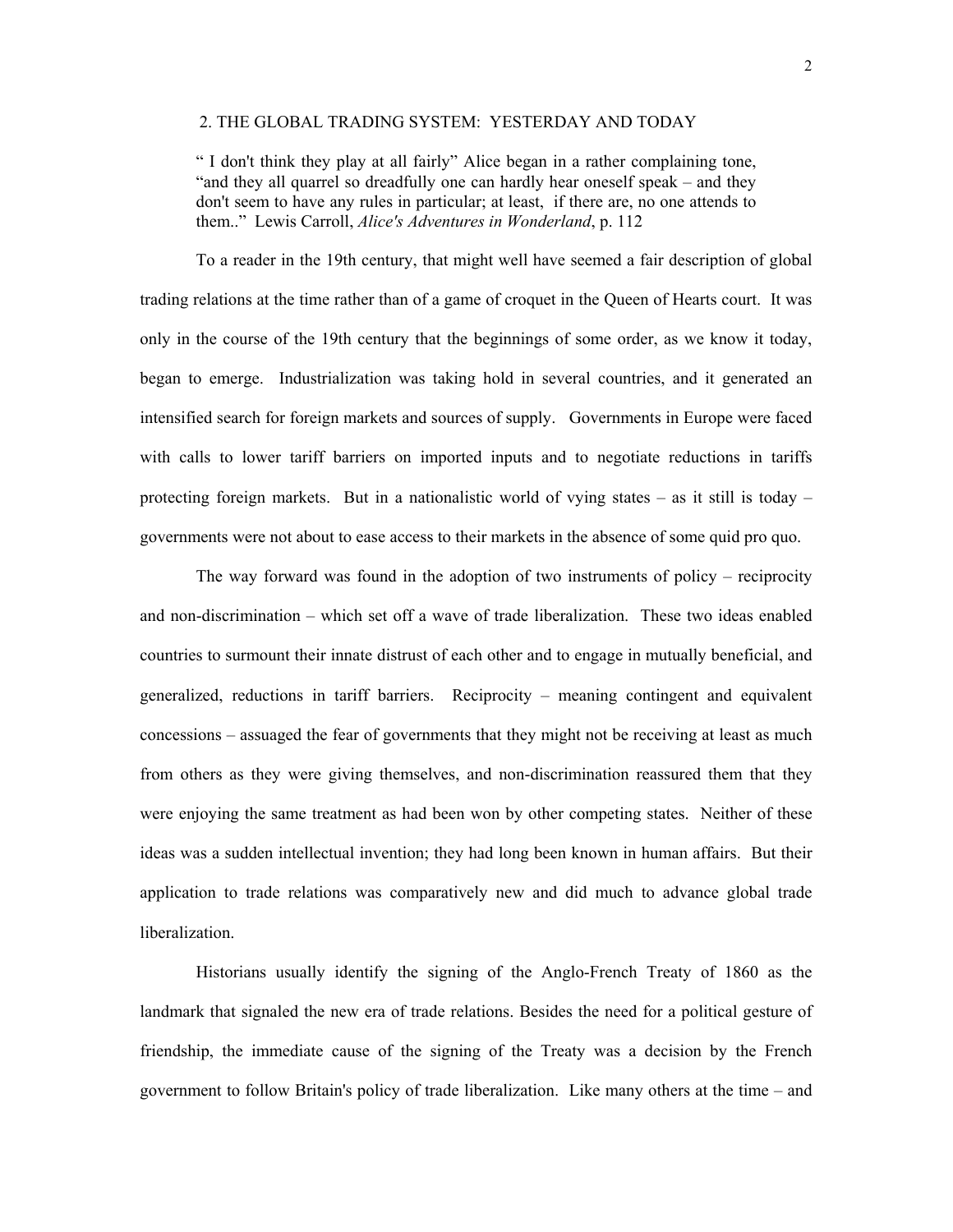they have their counterparts in today's world – the French leaders were persuaded by the popular, but mistakenly simplistic and mono-causal, belief that Britain's superior industrial performance owed much to its free trade policy. However, in undertaking to reduce tariffs on British manufactures, the French government sought some concession from Britain in order to win the support of its export interests in getting the lower tariffs passed through parliament. Although Britain had already nailed the flag of free trade to its mast – and firmly, but exceptionally, believed that others in their own interest should also reduce their tariffs unilaterally – it accommodated the French political need.<sup>[1](#page-4-0)</sup> Further, when other European countries anxiously sought comparable access to the French market, France offered them the same tariff rates that it had set for Britain. The inclusion of such a most-favored-nation (MFN) clause in commercial treaties thereafter became common practice among the European states. ( It had the practical advantage of preventing treaties from being in a constant state of flux as tariff schedules were repeatedly renegotiated bilaterally.)

What emerged in industrializing Europe from the struggle of countries to gain market access for their exports of manufactured goods, was a network of bilateral, commercial treaties linked together through the MFN clause. While this was a step toward more predictable trade relations, however, the system was not notable for its stability. Apart from Britain – which adhered with almost religious fervor to free trade – most European countries found their treaty obligation hard to live with. After a drift toward freer trade in the 1850s and 1860s, most countries later assumed more protectionist stances. Commercial treaties were frequently denounced or renegotiated. Some lengthy and bitter trade wars broke out in which trading partners raised their tariffs against each other in a spiral of retaliatory and counter-retaliatory actions. Still, while every country valued the freedom to make unilateral decisions about its

<span id="page-4-0"></span><sup>|&</sup>lt;br>| <sup>1</sup> For a full account of the Anglo-French negotiations, see Hinde, 1987. For a history of multilateral trade relations over the period 1850 to 2000, see Brown, 2003.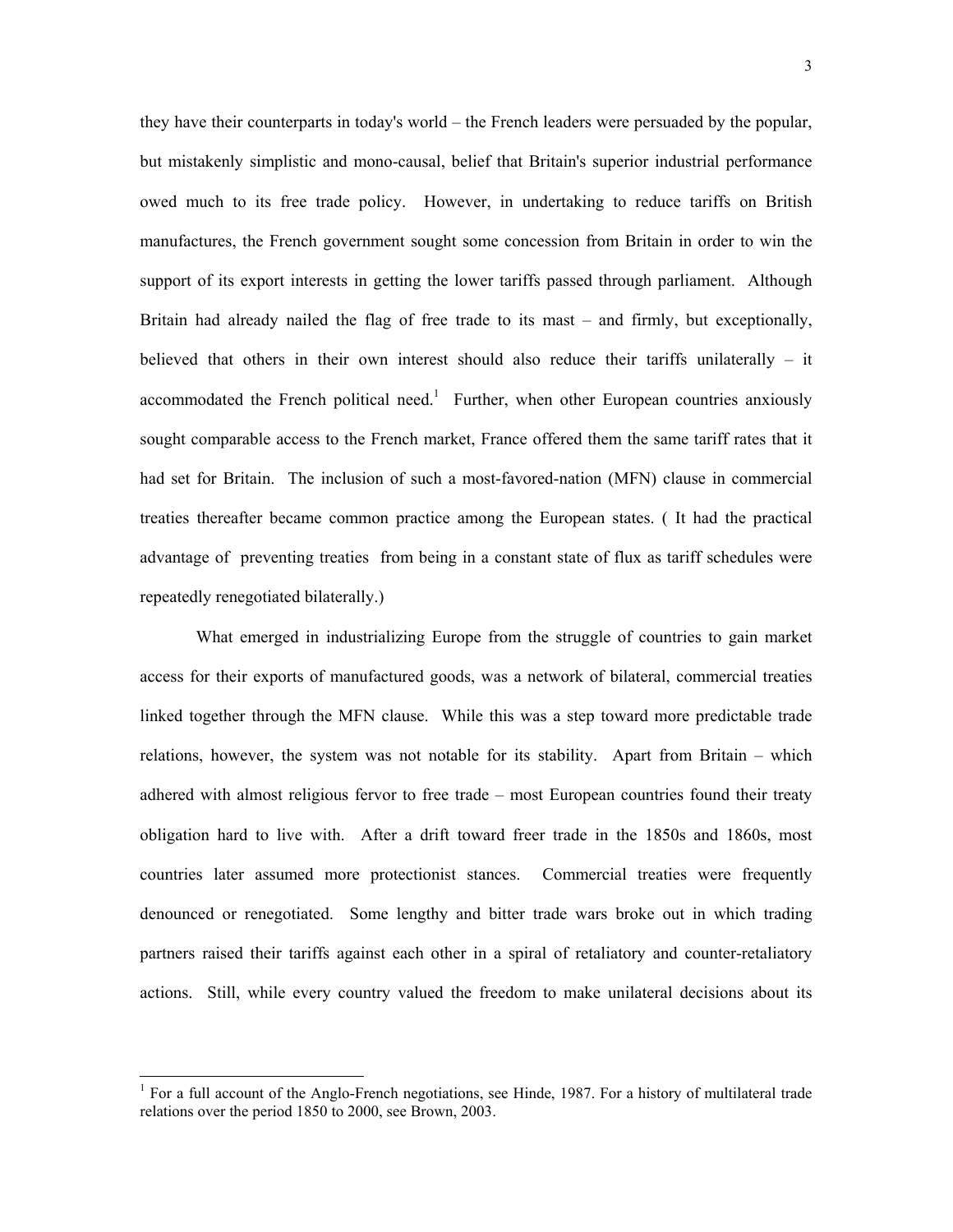national trade barriers, all were driven reluctantly to accept constraints on their behavior in order to gain access to others' markets.

The outbreak of WWI and the political upheaval engendered in its aftermath disrupted trade relations for some years. Nevertheless, in the peace conferences following the war, the avowed goal of governments was to restore the pre-1914 order in international monetary, financial and trade relations. Several international conferences were held in the 1920s and early 1930s (at which the United States was at best an observer) where – for the first time – attempts were made to agree on reductions in tariffs on a multilateral basis. But economic conditions militated against a restoration of the minimal levels of mutual trust necessary for agreements. In the unstable monetary conditions of the early 1920s, countries engaged in currency depreciations that were seen by others as competitive and that, in line with economic thinking of the time, made the negotiation of tariff reductions pointless (since exchange rate and tariff policies were seen as alternatives). For a while, in the later 1920s, restoration of the gold standard made the outlook appear more hopeful for trade relations. But the differences in tariff levels between the high and low tariff countries were sizable, and governments could not agree on a common formula for tariff cutting. The onset of the Depression and the early responses to  $it - \text{tariff}$  increases like those embodied in the notorious Smoot-Hawley Act, as well as the devaluation of the dollar – put an end to any hopes for more normal trade relations.

As export markets collapsed, political attention shifted to ways of raising the level of economic activity at home. Some countries in Europe, led by Germany, imposed exchange and import controls in order to raise domestic demand, stop an outflow of foreign exchange, and protect the gold value of their currencies (the trauma of hyperinflation being a recent memory). To preserve trade flows, they resorted to bilateral barter or clearing arrangements that were necessarily discriminatory. Others, like Britain, sought to revive trade through the creation of preferential trading areas. In these circumstances of worldwide inadequacies in domestic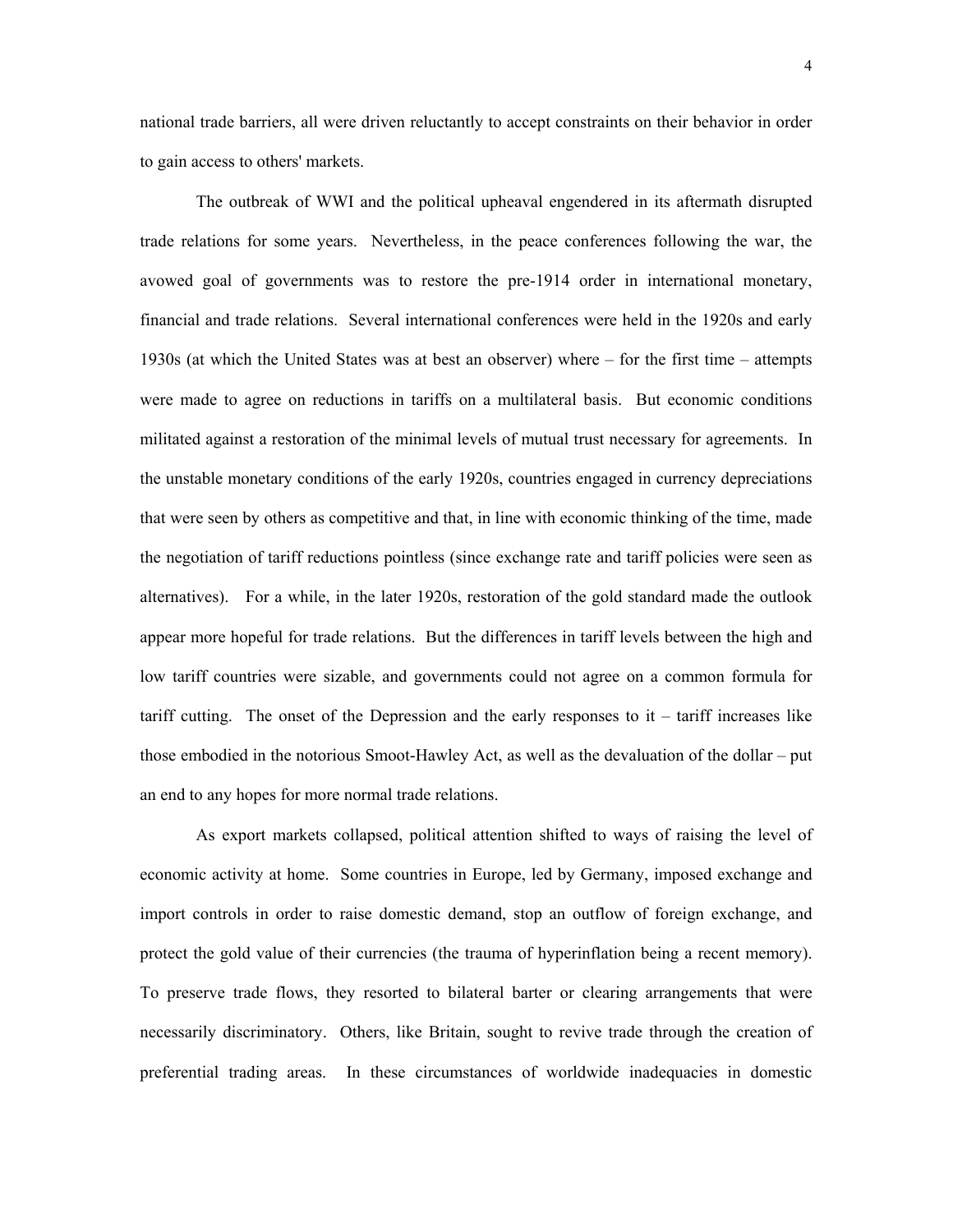demand, trade relations largely ceased to be conducted within a multilateral framework based on non-discrimination.

It is notable that the United States played virtually no part in the evolution of trade relations before WWI and remained largely aloof from international trade affairs in the inter-war years. Its trade policy began to undergo change only when changing economic circumstances at home raised the level of commercial interest in gaining access to foreign markets. American manufacturing and marketing skills had been known and feared by European competitors as early as the 1890s, but manufactures accounted for only about one quarter of total U.S. exports at that time. The United States remained for many years principally an exporter of primary commodities. It was fortunate that agricultural exports generally met with low trade barriers before WWI, so it faced few restraints on its pursuit of a high tariff policy on imported manufactures. Indeed, the U.S. Congress could then interpret reciprocity as the negotiation of reductions in foreign tariffs on pain of increases in American tariffs (a notion of reciprocity that may be officially dead today but still often finds political voice). MFN treatment was also offered only conditionally (In order to qualify for a new MFN tariff rate, all trading partners had to offer equivalent tariff reductions.).

However, by the 1920s the interest of U.S. manufacturing industries in foreign markets had grown substantially as the share of manufactures in US merchandise exports had risen to nearly two thirds of total exports. A latecomer in the world of trade relations, it was only then that the United States began gradually to accommodate itself to the accepted international norms. With the adoption of the Fordney-McCumber Tariff Act in 1922, the principle of unconditional MFN treatment was adopted. And in 1934, the passage of the Reciprocal Trade Agreements Act made reciprocity – understood as equivalence in concessions – the accepted means of gaining improved access to foreign markets.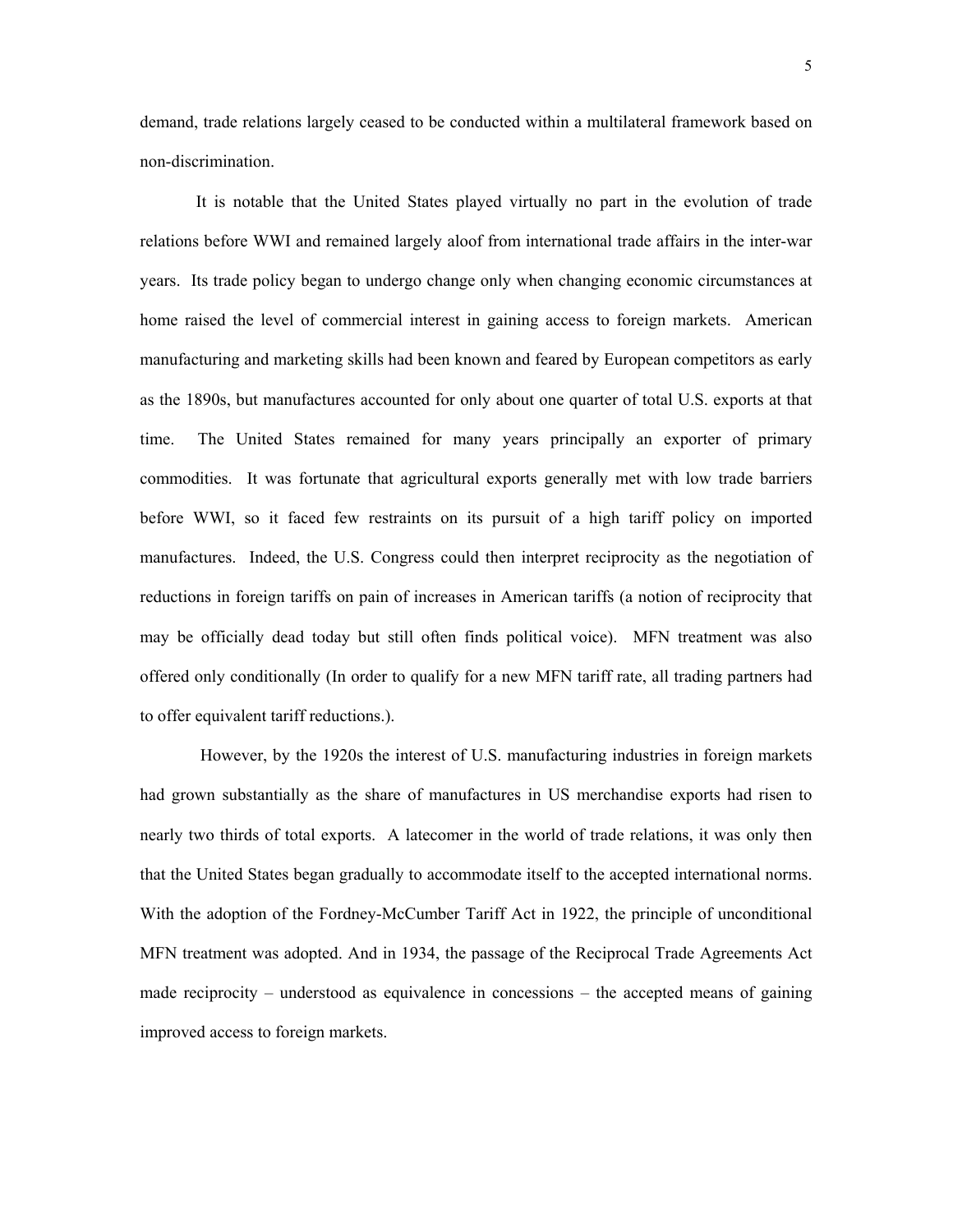*a. The New Era of the General Agreement on Tariffs and Trade (GATT) and the World Trade Organization (WTO)* 

After WWII, when the United States launched its grand design to establish an orderly multilateral framework for international monetary, financial and trade relations, the ideas of nondiscrimination and reciprocity again became central to the arrangements for trade. But now, they were formally embodied in a multilateral agreement, the GATT. Two factors reinforced the great importance given by U.S. policy makers at the time to the principle of non-discrimination. One was the conviction of the State Department led by Cordell Hull – long President Roosevelt's Secretary of State – that the trade discrimination practiced internationally in the 1930's exacerbated the bitter political rivalries in a period that had finally terminated in war. The other was the more commercial reason that U.S. manufacturers particularly resented the system of preferences erected by the British Commonwealth in the early 1930s.

In the fifty odd years since the signing of the GATT in 1948, the proportion of world output that is internationally traded has risen to levels far exceeding those realized by 1914. This has been greatly aided by the progressive reduction of trade barriers on manufactures negotiated very largely by the industrial countries within the GATT. Though deals were negotiated bilaterally in earlier years, the acceptance of non-discrimination by all member states generalized the reductions to other trading partners. The multilateral character of the system was carried further in later years when uniform, across-the-board tariff cuts applicable to all the industrial countries replaced, or supplemented, bilateral deals.

What persisted, however, as a threat to the progress of multilateral trade liberalization was the resort by the industrial countries to quantitative restrictions outside the disciplines of GATT. These mainly took the form of voluntary export restraints or orderly marketing agreements. They raised trade barriers arbitrarily and did so in a discriminatory way. By the early 1980s, these evasions had become so prevalent that many doubted whether the global trading system could survive; for they seriously undermined the mutual respect for its disciplines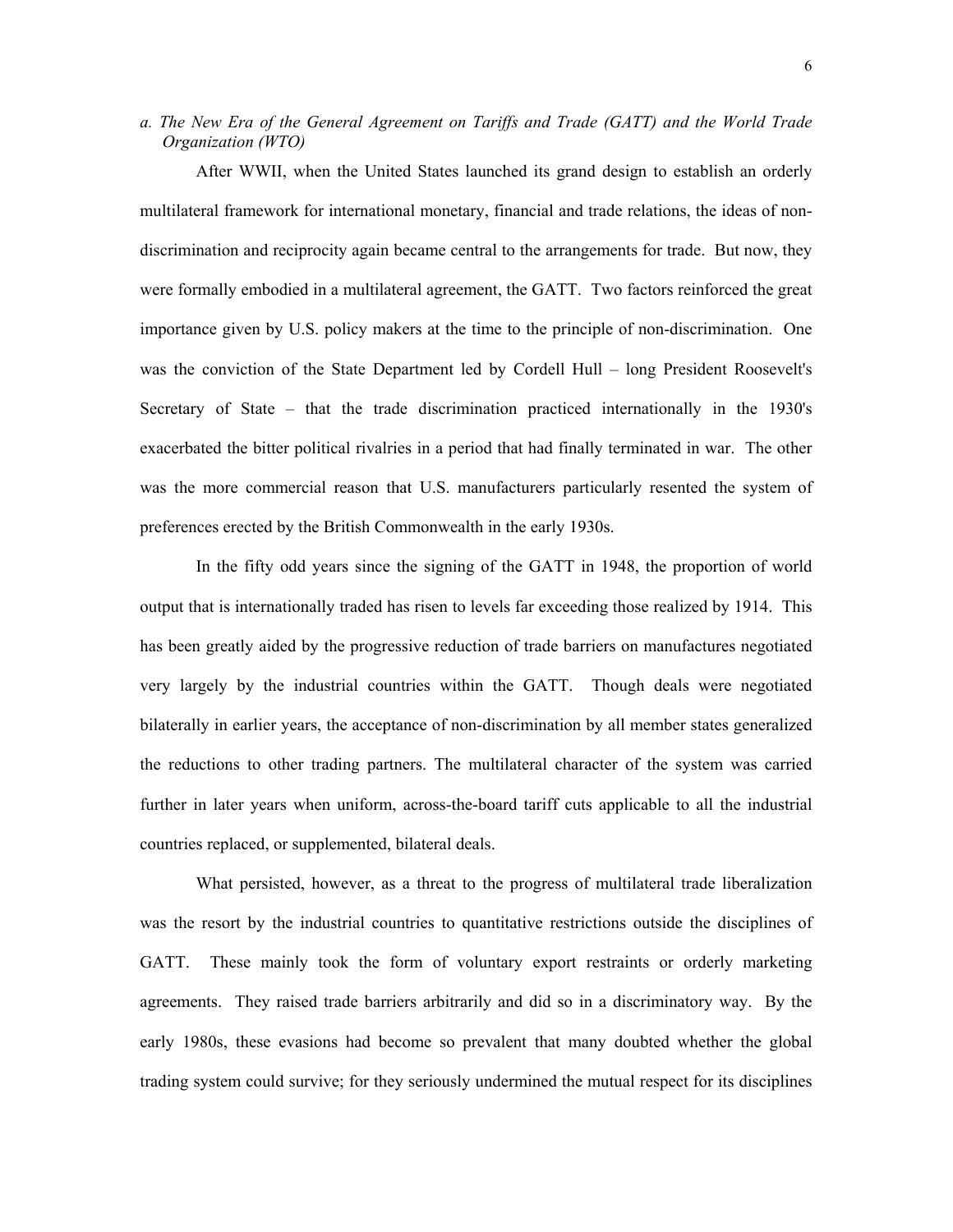on which the system was founded. It was partly this concern that moved governments during the Uruguay Round (1986-93) to agree to eschew these practices, and in particular, to dismantle the Multi-Fiber Arrangement (MFA), which for many years had constrained trade in textiles and apparel. Indeed, in their desire to strengthen respect for the GATT rules, they went much further. They agreed to create the WTO as a new global institution, and they incorporated into the new organization a more rigorous procedure that allowed countries to seek redress against infringements of obligations by their trading partners.

Thus, up to and even including the Uruguay Round, it could be fairly said that, at least among the industrial countries who dominated GATT/WTO, the ideas of reciprocity and nondiscrimination largely shaped international trade relations. But events during and after the Uruguay Round began to alter this. Reciprocity thereafter lost some of its relevance and clarity as a guiding principle; and, in the face of the proliferation of free trade areas (FTAs), nondiscrimination in trade relations among states appeared to fade into the background. We discuss both of these aspects more fully below.

# *b. Reciprocity and the Changing Character of Trade Negotiations*

Two large changes taking place during and since the Uruguay Round have muddied the nature of reciprocity as an idea guiding multilateral trade relations. The first is that, at the behest of the industrial countries, the content of trade negotiations has been substantially broadened; and the second is that the developing countries – thanks largely to their emergence as significant exporters of manufactures – have become influential participants in these negotiations.

The underlying developments that, in large part, lay behind the broadening of the agenda were, first, the continuing technological advances in the economies of the industrial countries that opened up new possibilities for major industries, and second, and no less important, the sea change in ideological beliefs occurring around the late 1970s and early 1980s that predisposed governments to rely less on the state direction of economic activity and more on the operation of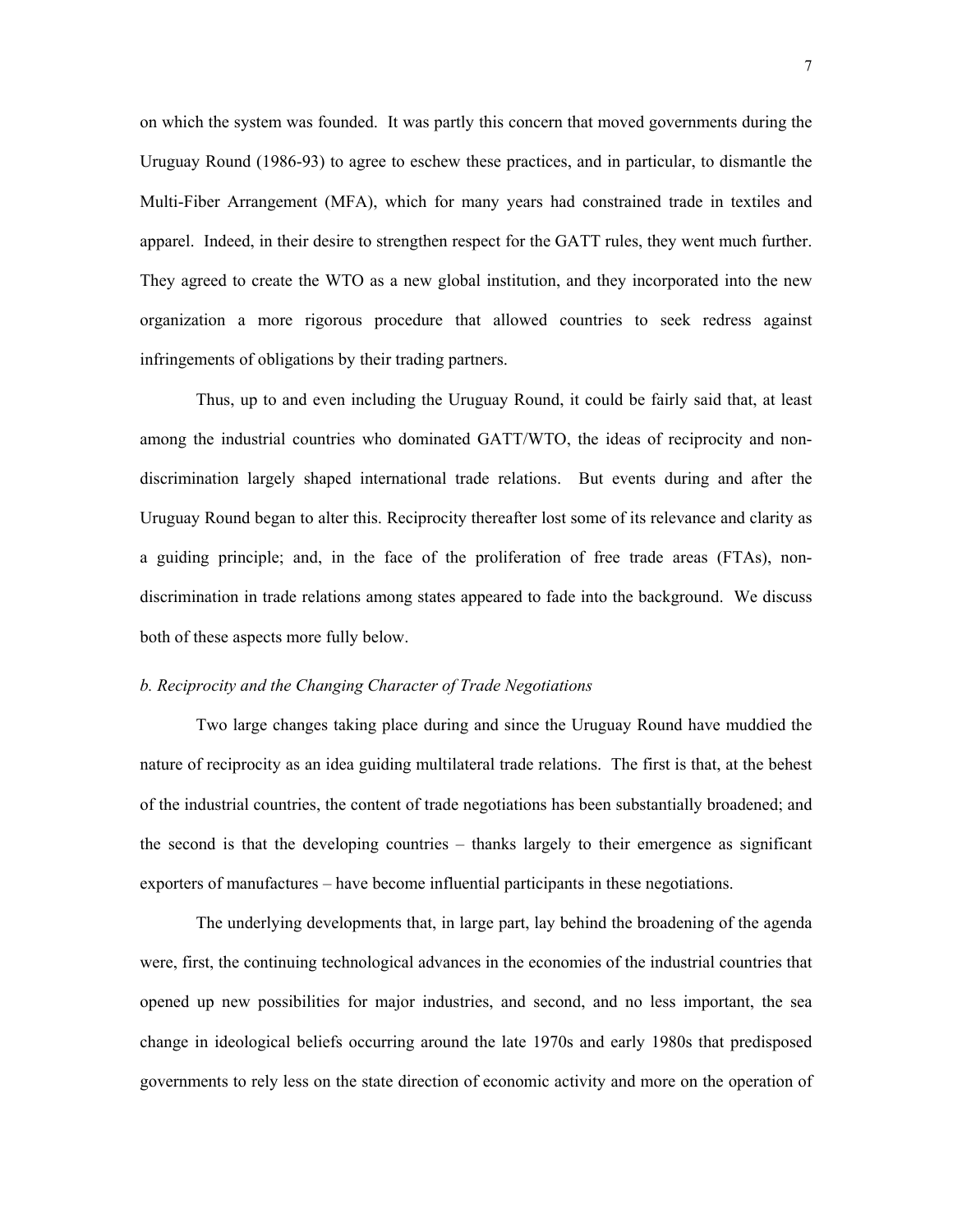market forces and that as a consequence, prompted a wave of deregulation and privatization to wash over the industrial countries. These together changed the character of major service industries, enlarging the possibilities for greater competition, for example, in the telecommunications and financial industries; and they encouraged large manufacturing firms to outsource and internationalize production. On the international scene, the new developments resulted in calls for the liberalization of trade in services and for the dismantling of restrictions on foreign direct investment (or, more broadly, transfers of financial capital). The protection of intellectual property rights also appeared on the agenda at the insistence of the United States, reflecting the weight of multinational corporations in national policy making.

For the industrial countries, the negotiation of improved market access for service industries and for capital was essentially undertaken on the same basis as reductions in tariffs, both in the past and during the Uruguay Round: it was founded on reciprocity. Countries agreed to a mutual widening of markets, yielding potential advantage to producers and investors on all sides. In this regard, even the new agreement on the protection of intellectual property rights only reaffirmed a mutually advantageous form of cooperation that had long been in place.

For the developing countries, however, the question of reciprocity was a good deal more complex and uncertain. If the core of trade negotiations among industrial countries had always been the improvement of market access on a reciprocal basis, which had not been true of trade relations between industrial and developing countries. Developing countries that were signatories to the GATT had earlier sought a special status within the GATT. The claim of the developing countries in the earlier post WWII decades was that the industrial countries should extend their own mutual reductions in trade barriers to the developing countries in line with the principle of non-discrimination, but that they themselves should not have to reciprocate by lowering their own barriers. The industrial countries accepted this lack of non-reciprocity, in part because the Cold War competition with the Soviet Union induced them to draw uncommitted countries into their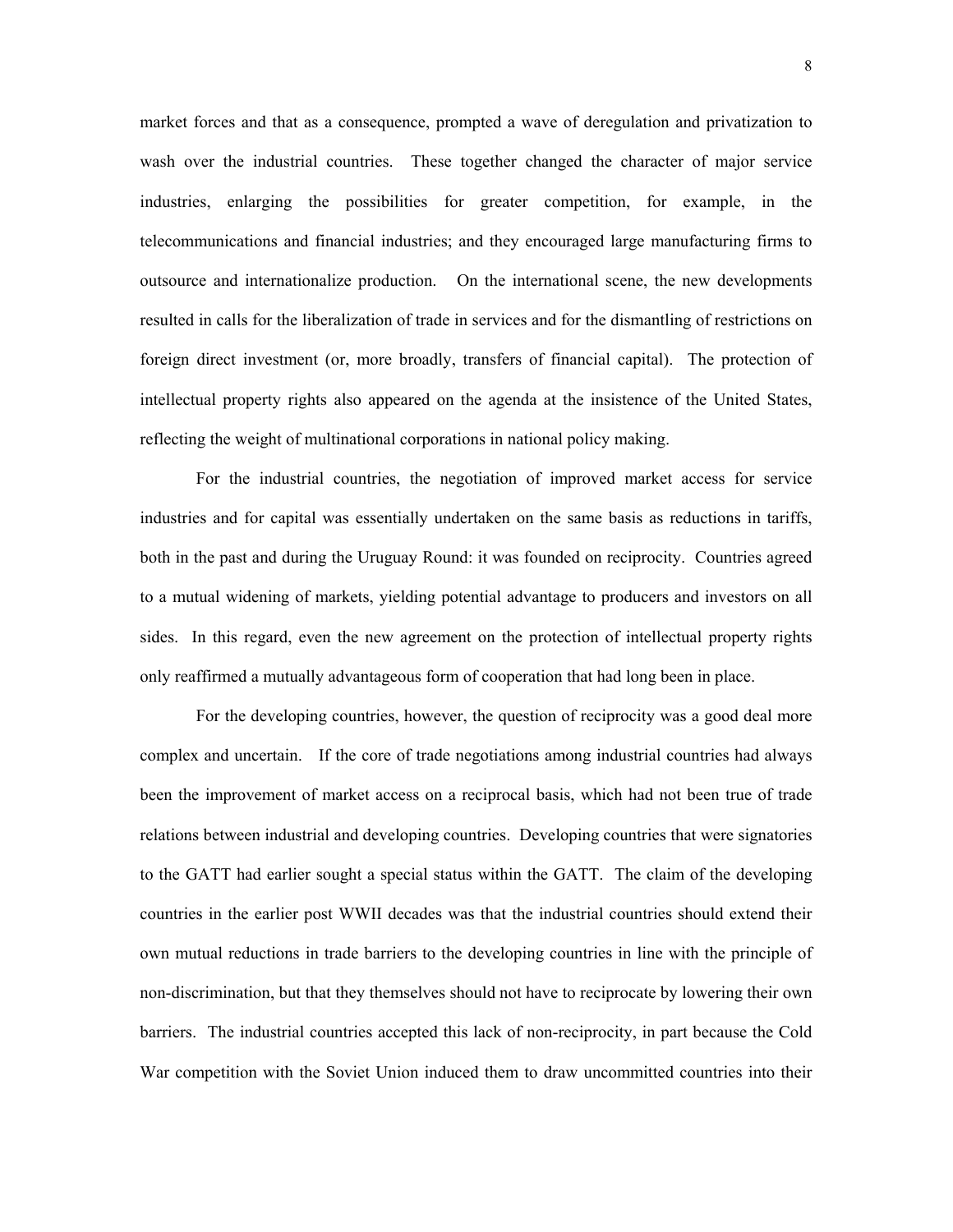camp, and in part because they had domestic constituencies that supported softer terms for poor countries on grounds of human solidarity. The exceptional status of the developing countries was taken further in the 1970s when the industrial countries introduced the Generalized System of Preferences; and it was also given formal recognition during the Tokyo Round when clauses relating to special and differential treatment were incorporated into the GATT. Further, particular groups of developing countries, such as the least developed countries or countries with which the industrial countries have special political ties – like the African, Caribbean, Pacific (ACP) or Andean Pact countries – have been given additional, preferential access to their markets.

The status of the developing countries as supplicants, however, had its price. In their relations with developing countries, the industrial countries felt free to disregard the spirit of the GATT whenever it proved politically expedient to do so; they did not hesitate to practice extensive discrimination against specific exports from developing countries, most egregiously when they imposed restrictions on textiles and apparel in the 1960s that burgeoned into the MFA.

Before the launching of the Uruguay Round, however, these unequal relations had begun to change. The developing countries themselves were acquiring a new interest in the system. Many had made progress in modernizing their economies through industrialization; and they were all influenced, in varying degree, by the world wide shift in beliefs about economic policy that, among other things, favored more outward-oriented growth. (Indeed, a number of developing countries had unilaterally lowered their trade barriers and most had become members of, or sought membership in, the GATT.)

During and after the Uruguay Round, some "rebalancing" in trade relations between industrial and developing countries began to take place, though it remains highly controversial whether the negotiations satisfied the condition of reciprocity. While developing countries generally did not fully reciprocate in tariff reductions, they agreed, in principle, to the opening up of market access to service industries and to limitations on the conditions that could be imposed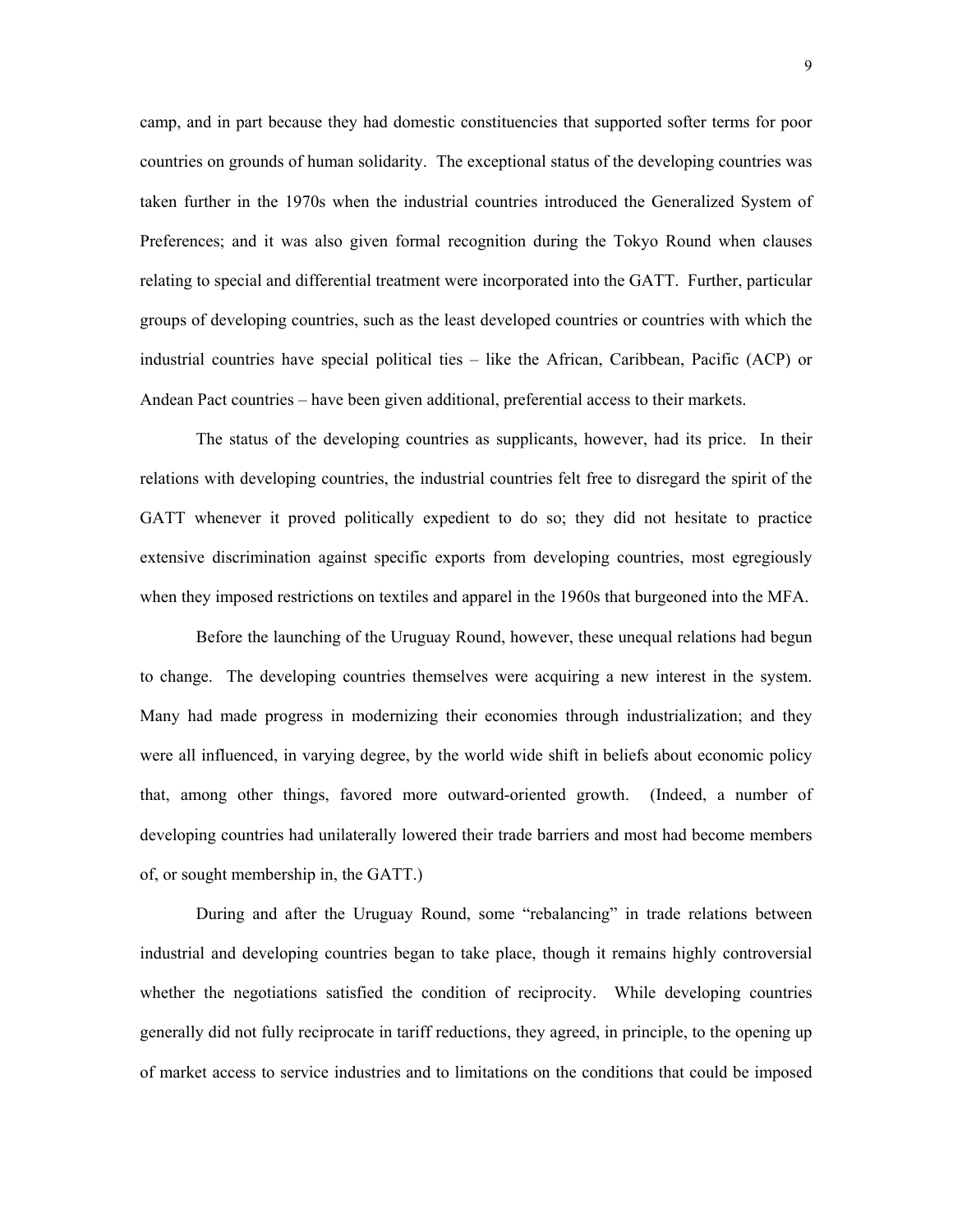on foreign direct investment (FDI); and these latter were both concessions that appeared to be very largely to the benefit of producers and investors in industrial countries. When the new international rules on intellectual property rights were added to the list – rules that could impede the transfer of technology to developing countries and that certainly meant a net increase in the transfer of resources to industrial countries – the grounds for questioning the reciprocal character of the negotiations appeared substantial to many – though the industrial countries saw the agreement to dismantle the MFA as a sufficient, offsetting concession on their part.

But there is another and less obvious reason why the idea of reciprocity has lost much of its clarity. This is because the Uruguay Round also gave weight to rules – like those relating to subsidies and FDI – that, while certainly bound up with issues of market access, also impinged directly on domestic policies and practices. Together with revisions of domestic laws and regulations required by the liberalization of the service industries, these initiated what some commentators have dubbed the "deeper integration" of markets. They marked the beginning of a new development in trade relations in which actual or proposed rules of the WTO could penetrate more deeply into the management of national economic and social affairs. Some of the issues since raised by the industrial countries as candidates for inclusion in the Doha Round have borne the same stamp.

While some developing countries may have tacitly accepted these changing rules, others have voiced serious misgivings. As in all countries, the desire to protect entrenched domestic interests for internal political reasons has doubtless been an active consideration. But there are other, more valid reasons. Of central concern are the limitations that these changes imposed on the development policies that these countries were pursuing. Since the early years after WWII most governments of developing countries have – as discussed more fully in section 4 – used their powers to establish national firms in non-traditional sectors. They have created investment opportunities for the domestic business community (or political elite) through the use of a range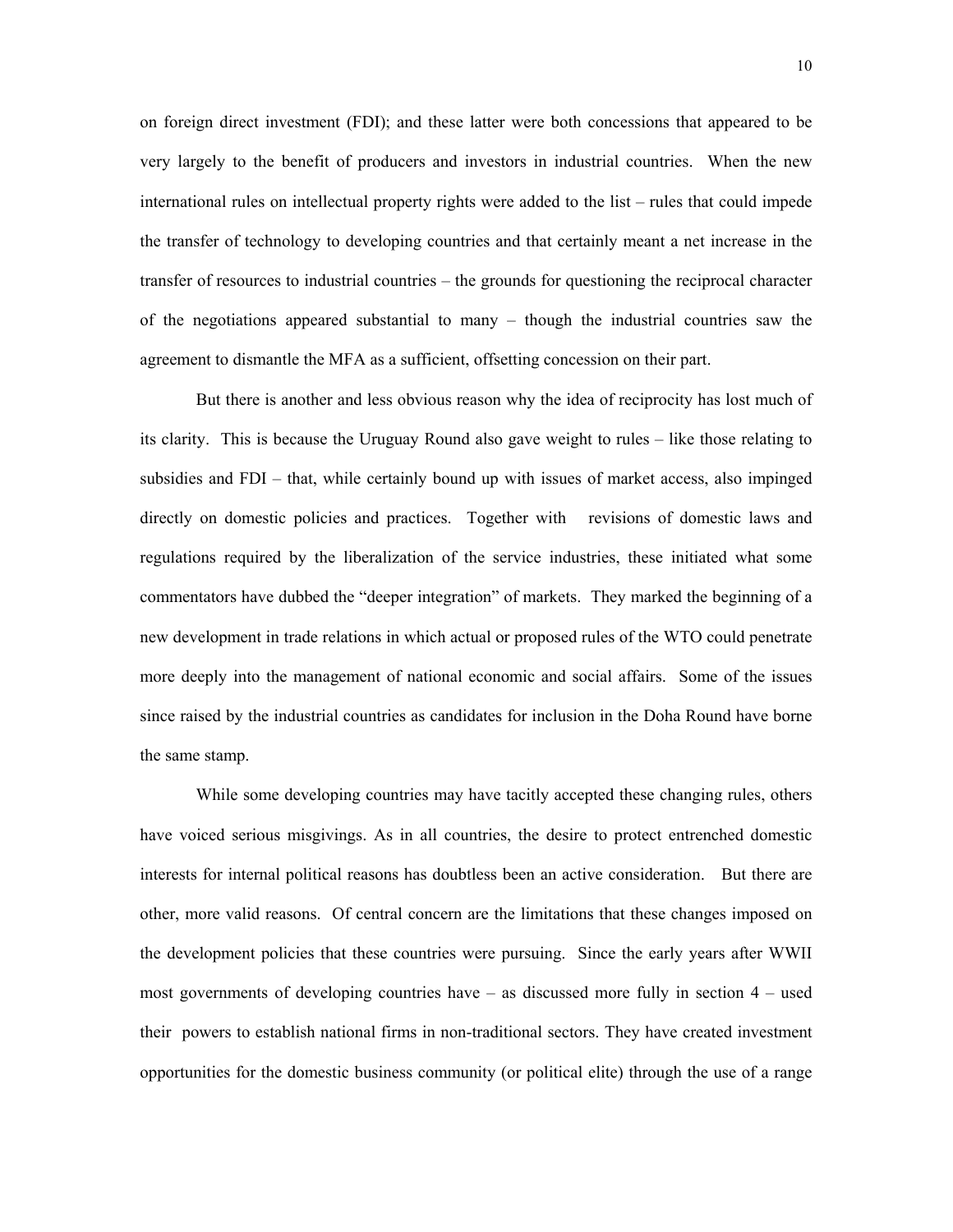of measures including tariffs, subsidies in one form or another, quantitative restrictions, and limitations on foreign investment. There is considerable concern accordingly that the freedom to pursue such development policies has been jeopardized by some of the rules adopted in the Uruguay Round.

What some of these new rules were doing was to extend the principle of national treatment beyond its traditional, and limited, meaning. The rules placed added restrictions on the freedom of governments to discriminate in favor of national firms through the use of domestic measures. In effect, what the leading member governments of WTO were collectively seeking to do was to create an international framework of rules and procedures within which their own markets could be more closely integrated with each other; it was, in more popular terms, to establish a "level playing field" in which the firms of each country would ideally compete everywhere on the same terms. The incipient framework drew on the ideas that guided the industrial countries in the management of their own domestic markets, and in particular, on those of the leading power, the United States.

This represents a new paradigm in trade relations. It is advocated by those who lean toward a cosmopolitan view of the global economy, one that sees the emergence of an increasingly integrated world market governed by common rules that regulate transactions in this single market. It is a view that coincides with exporting interests, and especially those of multinational corporations. But almost all countries also have national aims that they are not willing to surrender in order to accommodate their trading partners. Some of these aims are rightly dismissed by cosmopolitan proponents as essentially being obstructive rent-seeking activities.<sup>2</sup>But, as we argue later, there is a global diversity in aims and policies. Many of these aims and policies have deep roots in national societies, and they should therefore be afforded

<span id="page-12-0"></span><sup>&</sup>lt;sup>2</sup>  $^2$  An outstanding instance at the present time is the insistence of the EU, the United States and Japan on their right to protect the incomes of their farmers, whether or not that impinges adversely on the trade of other countries. Another instance is the use of antidumping measures that are designed ostensibly to deal with "unfair" trade but in reality are almost always driven by protectionist motives.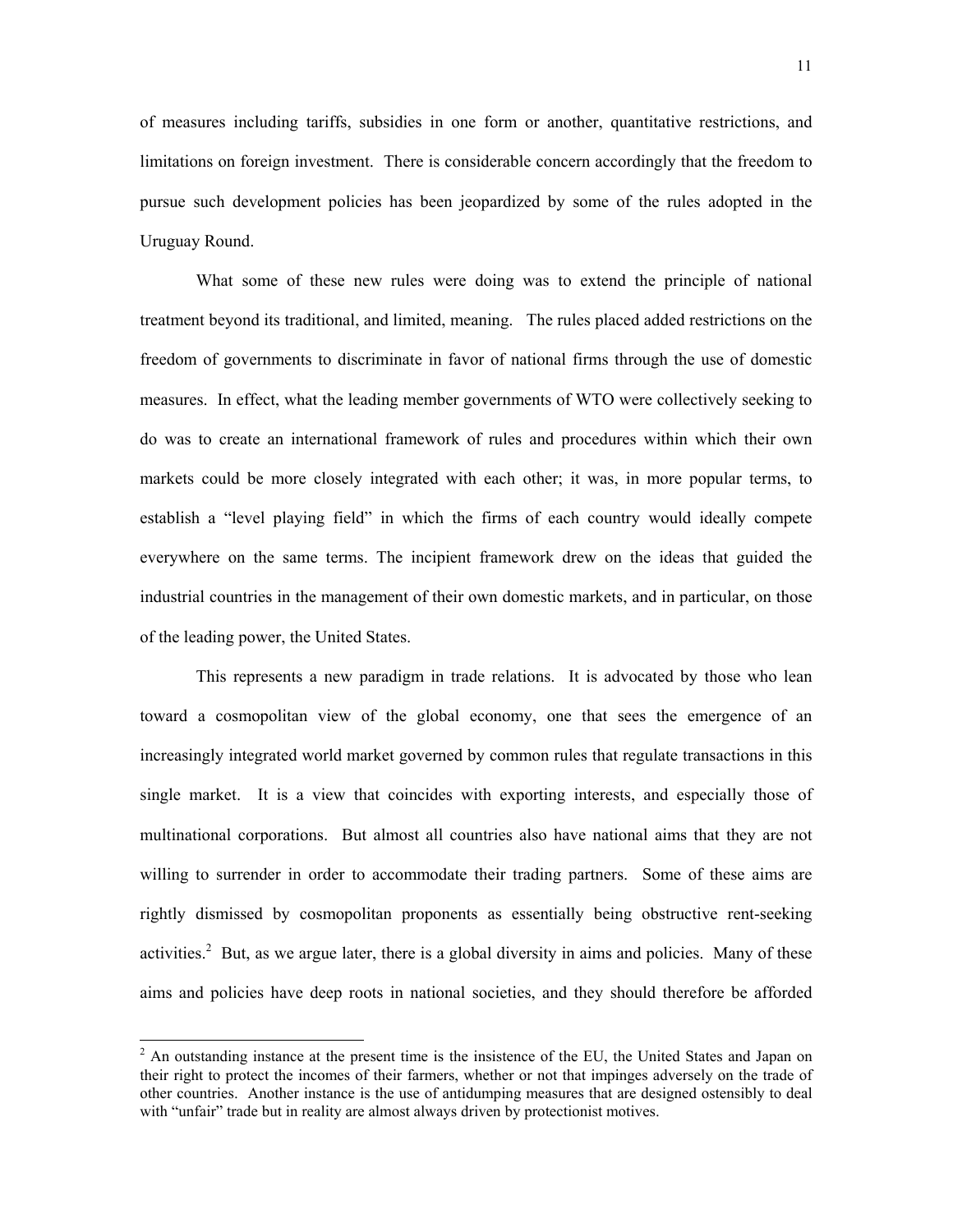legitimacy. This is a reality that is reflected in the historically more familiar view of the world as composed of separate nation states, each with its own national market. In this view, it is for each country to decide – in the light of its own social norms and economic aims – how far it wants to adjust its own domestic laws and practices in order to accommodate its trading partners and to gain a comparable adjustment from them. It is a view that has long been the basis for endeavors to achieve the reciprocal liberalization of trade.

#### 3. NON-DISCRIMINATION AND FREE TRADE ARRANGEMENTS

The idea of non-discrimination, so long central to the progress of global trade liberalization, appears to many to have been seriously threatened by the recent proliferation of bilateral or regional free trade arrangements (FTAs). Preferential trading arrangements are nothing new in international trade relations. They existed long before the global trading system came into being, and they have complemented it ever since. However, the recent increase in the number of these arrangements – both actual and putative – has been nothing less than extraordinary. The WTO has reported (www.wto.org) that, by its definition, there were 250 regional trade agreements that had been notified, and that the number could rise to 300 by the end of 2005. The number may thus have roughly trebled since the WTO was first established in 1995.

In seeking to understand how this has happened, we should begin by recalling the statesmanship of the United States after WWII when it used its unparalleled power to establish a new international, monetary, financial and trade system. At the heart of its trade policy lay the conviction that an open, non-discriminatory system was in the best interests of both the United States and the world at large. Thus, in the early post-war decades, U.S. trade policy conformed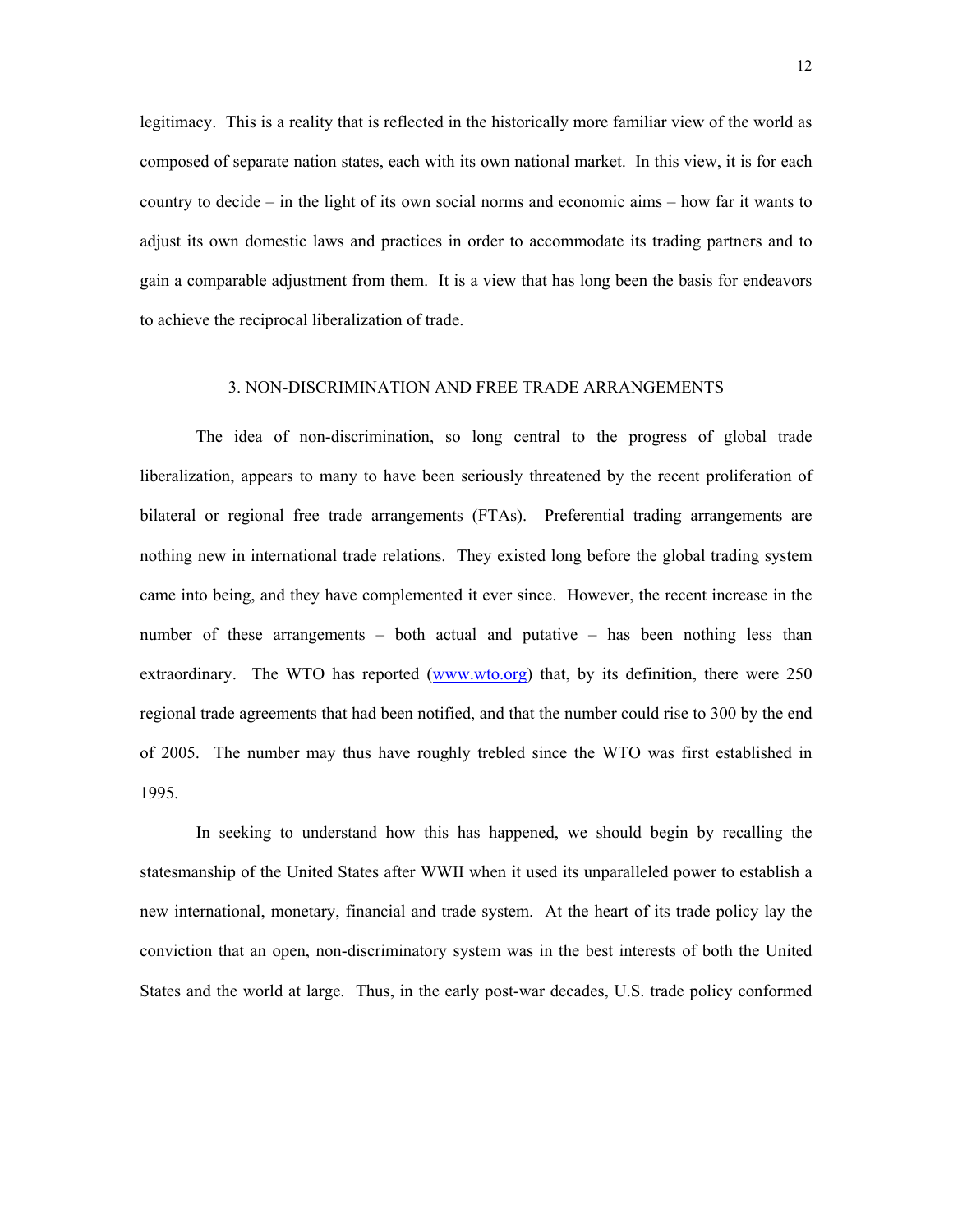well with the theory of hegemonic stability.<sup>[3](#page-14-0)</sup> Confident in its power of command, the United States willingly provided the world with the public good of non-discrimination.

The first tremors of doubt in America's confidence as a hegemonic leader in the economic sphere came in the 1970s when it abandoned the Bretton Woods regime of fixed exchange rates. This perception of loss in status was greatly augmented in the 1980s as Japan appeared (for a time ) to challenge U.S. technological leadership in such high-tech industries as semi-conductors, computers and electronics, and as the domestic mix of a tight monetary policy and an expansive fiscal policy led to an escalation in the exchange rate and an unparalleled trade deficit. The U.S. administration sought to counter the rising protectionist sentiment with the launching of the Uruguay Round of multilateral trade negotiations, but the slow pace of progress did little to alter the more nationalist mood of the U.S. Congress. It was only another symptom of the changed outlook that, when the European Community (EC) sought to move forward in the later 1980s from a customs union to a common market through its Single Market program, this was widely misinterpreted in the United States as the emergence of "Fortress Europe."

These circumstances fanned a new American interest in regional and bilateral trade agreements as an alternative way of gaining greater market access; it was now less ready to forego the pursuit of more limited interests for the sake of upholding the larger aim of nondiscrimination. The first major outcome of this new direction was the Canada-U.S. Trade Agreement of 1988. The U.S. interest, however, went further than its immediate neighbor. As Preeg (1995, p. 80) has noted, when President Reagan made his farewell speech on leaving office in 1988, he raised the vision of an FTA running from the Arctic to Tierra del Fuego. This idea was reiterated by President George H.W. Bush in 1990, and it became a firm policy aim of the United States. When Mexico proposed that it should join the United States and Canada in forming a North American free trade area, it was welcomed; and the Clinton administration

<span id="page-14-0"></span> $3$  For an exposition and critique of the theory, see Keohane, 1984. For a recent reassessment of the theory, see Pigman, 2002.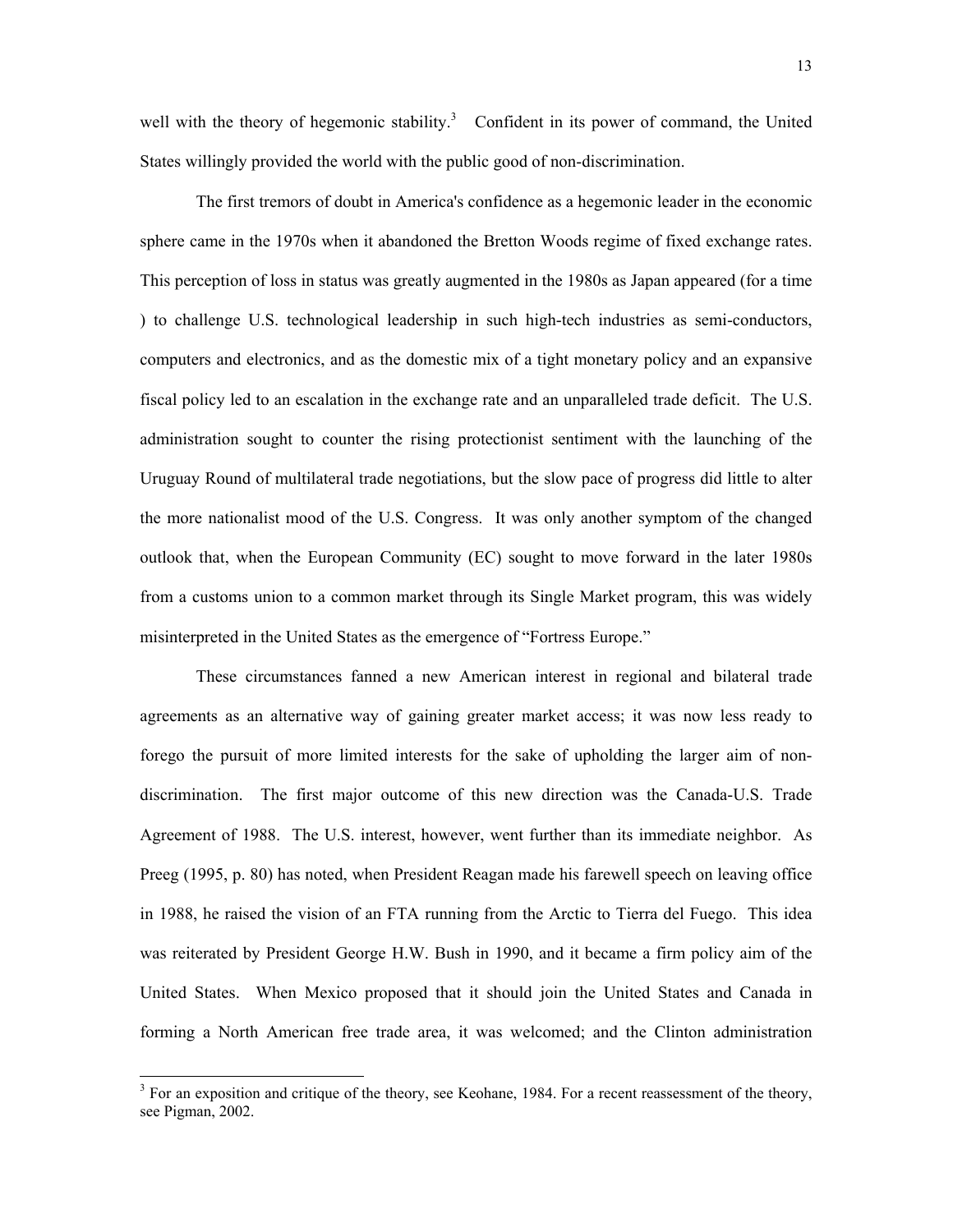completed the negotiations after taking office. In the early 1990s, the United States extended this interest to countries in the Pacific basin when it joined with others in the forum for Asia-Pacific Economic Cooperation (APEC). After the new Bush administration took office in 2001, the United States launched a vigorous program of negotiating new FTAs with small developing countries in Africa, Asia, and Latin America. In these FTAs, the reciprocity in the mutual removal or reduction of tariff barriers has generally been "asymmetric," favoring the United States – since its initial tariff levels have been lower. The agreements have also extensively liberalized market access for service industries and investment flows while other trade rules, such as those relating to intellectual property or government procurement, have likewise gone beyond WTO obligations.

The actions of the EC in the 1990s did nothing to counter the new trend in international trade policy. On the contrary, both geo-political events and its own regional interest pushed the EC in the same direction. When the Soviet Union's control over Central and Eastern Europe collapsed in 1989, it gave birth among EC members to the new political ambition of a pan-European union. The EC began to negotiate association agreements with the countries of Central and Eastern Europe as a step toward their possible accession as full members; and it welcomed formerly neutral members of EFTA into its fold. The EC, however, did not stop at the borders of Europe (wherever these borders are). In response to its larger regional interests (including the control of immigration), it also announced its aim of creating FTAs with countries around the Mediterranean region, and it entered into negotiations with several of these countries to draw up bilateral agreements. More recently, the EU also concluded agreements with Mexico, Chile and South Africa, and it initiated negotiations with MERCOSUR. The agreements of the EU, unlike those of the US, have mostly focused on tariffs and other barriers at the border and have not gone beyond WTO obligations in other matters. However, agreements with some Mediterranean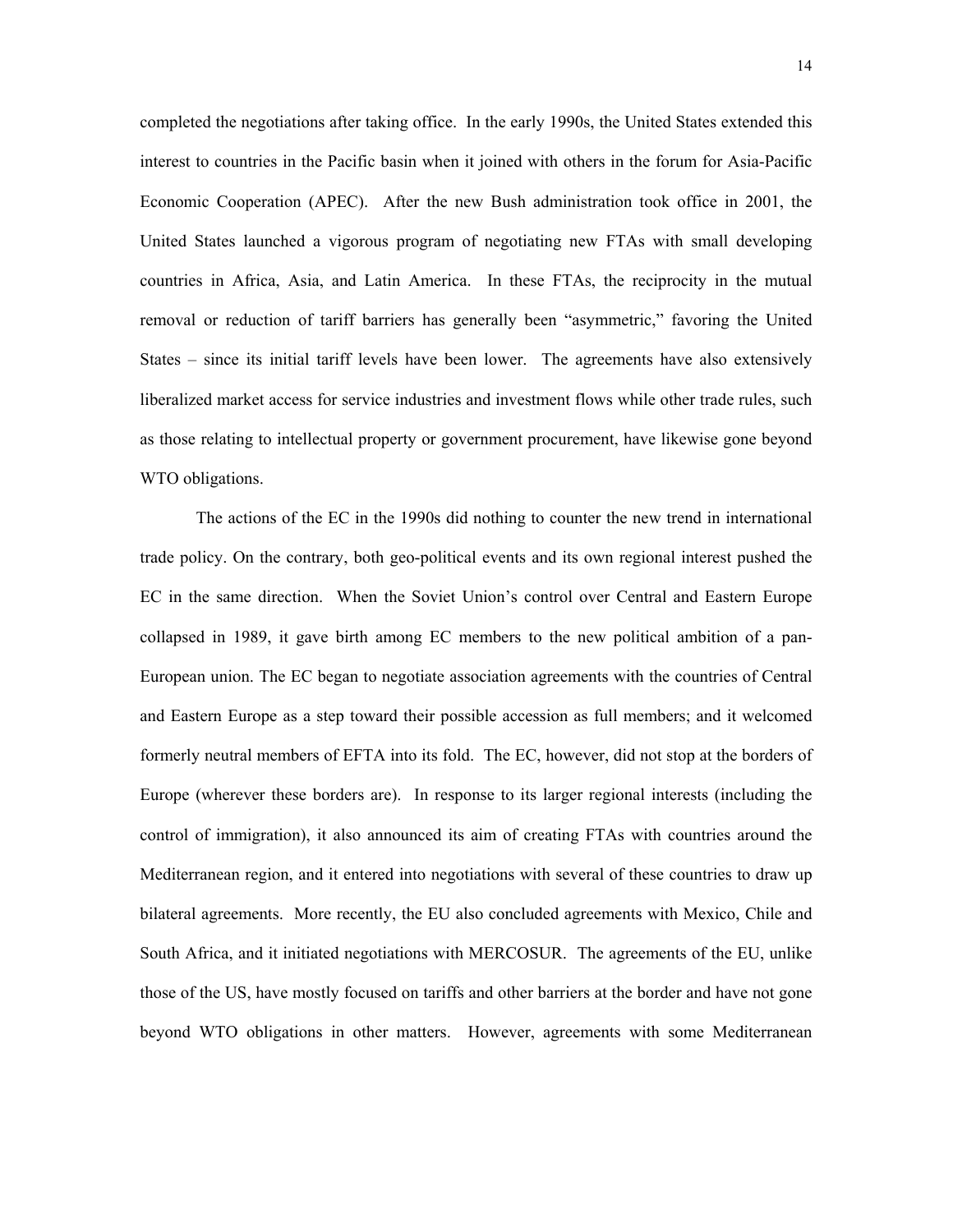countries have had strong political overtones, serving as instruments of a foreign policy intended to promote internal reform in the partner countries.

It was the conduct of these leading trading powers that opened the sluice gates to the proliferation of FTAs in the late 1990s and early 2000s. Any lingering fears among policy makers in the EU or the United States that these arrangements might have systemic risks, had largely evaporated by the early 1990s. The risk – often expressed in the late 1980s – that three huge mutually exclusive trading blocs centered around the EU, the United States, and (more hypothetically) Japan, might emerge, no longer seemed to have much substance to it. After all, the main thrust of post-war trade liberalization has been the reductions of trade barriers among the major industrial countries themselves; and it is in no small part a consequence of such liberalization that commercial relations among these countries have become increasingly interlocked. Much of their trade is intra-industry; the sales of affiliates in each other's territory exceeds their exports to each other; the greater part of their foreign direct investment (FDI) goes toward each other; and they are intertwined through an extensive network of mergers, alliances, licensing arrangements, and other business relations. Their degree of commercial and economic interdependence today militates strongly against any possibility that they might raise barriers against each other in order to form more exclusive trading areas with their free trade partners. Further, in instances where the major industrial countries might have viewed each other's actions as intended to gain a sheltered market in a third country, they have been able to counter such possible rivalry by negotiating parallel agreements themselves. At least for these countries, the sting of trade diversion has been taken out of the bilateral or regional FTAs. So the leading trading powers, being unconcerned by systemic risk, have resorted increasingly to FTAs. They offer a way of making easy, if modest, additional gains in market access; and they can also coincidentally serve as useful instruments of foreign policy.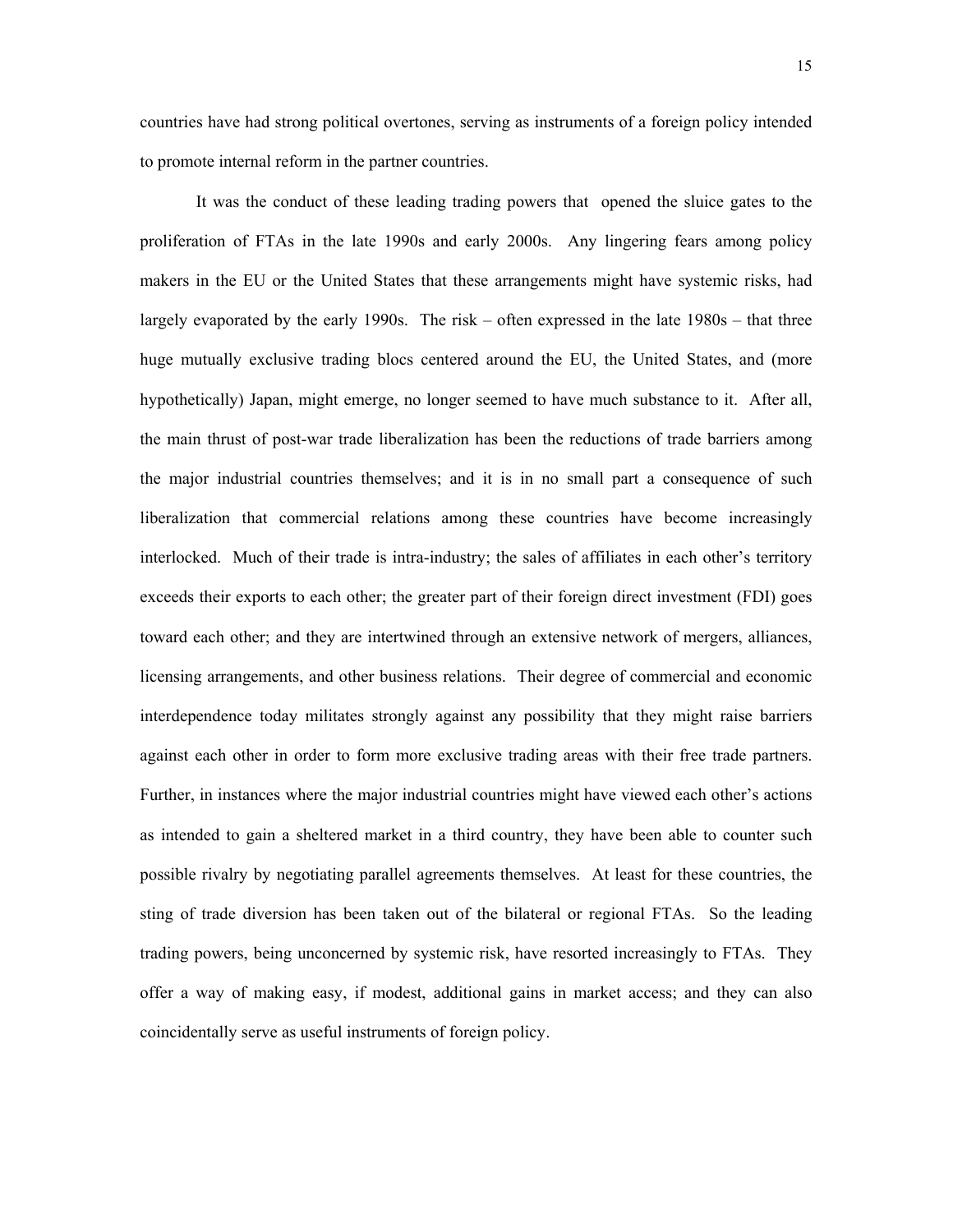Other leading countries elsewhere in the world have followed suit. FTAs among groups of developing countries have, of course, long been a feature of the landscape; they have usually been intended to widen markets among neighboring countries in the process of industrialization. But the late 1990s and early 2000s saw an exceptional burst of activity among both more and less industrialized countries. Japan, so long an upholder of the principle of non-discrimination, entered into bilateral negotiations with several countries in Asia and Latin America; and so also did South Korea. China, followed by Japan, proposed the formation of a larger FTA with the ASEAN countries. Being similar to China as a fast industrializing country with a new found interest in enlarging its foreign market access, India established an FTA with neighboring countries (SAFTA), signed FTAs with Singapore and Thailand, and proposed a free trade link with ASEAN. Further, the members of ASEAN itself formed an FTA in 2003, while MERCOSUR sought to enlarge its membership in its surrounding region. African countries also formed several sub-regional trading groups. This listing of recent developing countries FTA initiatives is certainly incomplete, but it is indicative of the new activity.

# *a. The Systemic Effects of FTAs*

In international trade relations, the countries of the world have always had to search for some balance between the propensity of nation states to exchange commercial preferences with their political or economic allies, and the simultaneous desire to safeguard their commercial transactions from arbitrary political interventions by other governments. In the years since WWII, an effective balance has been maintained; adherence to the idea of non-discrimination – even if honored as often in the breach as in the observance – has made the advance in multilateral trade relations possible. The great virtue of the post-war experience is that, thanks to negotiations within this framework, the momentum toward a progressive reduction in multilateral trade barriers has been sustained. At no time have the industrial countries sought to form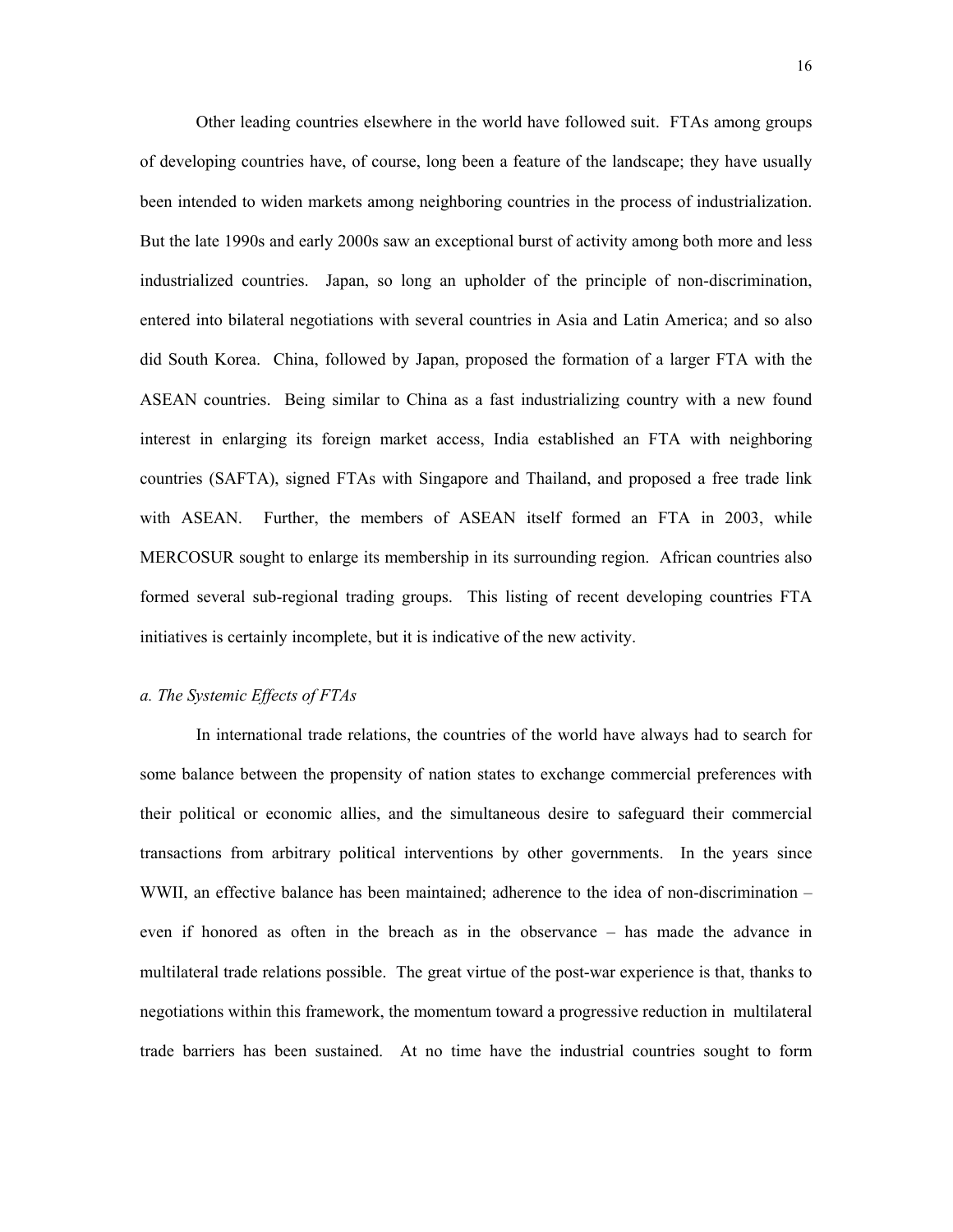exclusionary trading areas either by raising their own margins of preference (in contravention of their WTO obligations) or by persuading their trading partners to do so.

Within this largely benign environment, it is quite plausible to argue  $-$  as many have  $$ that the lowering of trade barriers within FTAs is contributing positively to global trade liberalization; and history may well prove them right. That some of the very large developing countries – like Brazil, China and India – have joined the bandwagon in forming FTAs, only adds to the positive momentum, especially when we recall that it is in trade among developing countries themselves that the higher trade barriers are encountered.

But it remains true that FTAs are a slow, messy and inefficient way of progressing toward greater global trade liberalization. Though they generally give rise to a net economic benefit for all the partners in the arrangement – at any rate when measured in static terms – they also cause trade diversion from third countries and can thus generate inefficiencies as well as exacerbate global trade tensions. They do, moreover, result in the writing of separate rules of origin for different arrangements, a situation that Jagdish Bhagwati has famously described as producing a "spaghetti bowl" of overlapping regulations. It is also the case that FTAs create a vested interest in the preservation of preferences and in resistance to multilateral trade liberalization; this, for instance, is a concern that has been expressed by African countries in the Doha Round.

Further, the recent FTAs between industrial and developing countries have some even larger deficiencies. First, the balance of bargaining power greatly favors the industrial countries, opens the door to a relationship of dependency, and constrains the developing countries in pursuing independent economic policies. Second, the arrangements fail to address some central issues in global trade relations – notably, agricultural protection and antidumping rules – where the participation of all the industrial countries is essential for progress. This latter point, indeed, touches on the still broader reason why FTAs are not a possible substitute for the global trading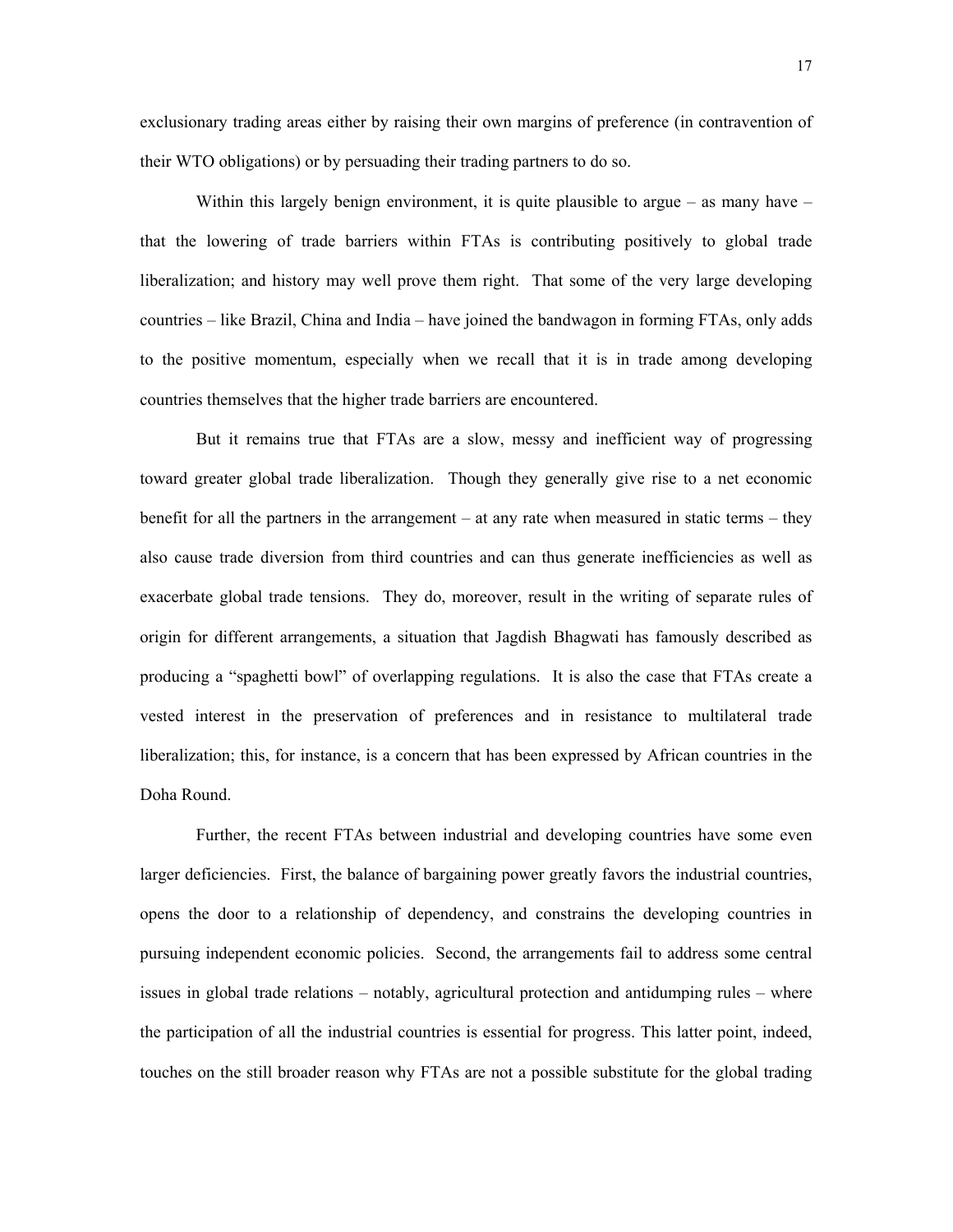system. While roughly half of global trade is now conducted within the framework of FTAs, it is the global trading system that governs both trade relations among the long dominant economic powers of the EU, United States and Japan, and the relations of these powers with the newly emerging growth poles in world trade like Brazil, China, and India.

#### 4. ESTABLISHING THE BOUNDARIES OF THE WTO

As we have noted in Section 2, world trade liberalization made great strides over the decades after World War II on the basis of reciprocity and non-discrimination (MFN), the two major pillars of multilateralism. Until the Uruguay Round (1986-93), the focus of the periodic GATT negotiations was on the reduction of external trade barriers to make gains in reciprocal and non-discriminatory market access. During and since the UR, these underpinnings of the multilateral system have lost their primary of place. In the course of the UR, there was an extension of trade rules, directed most notably toward the liberalization of domestic markets for services and investment, and toward the global protection of intellectual property rights. Since the conclusion of the UR, efforts have been pursued to include the so-called Singapore issues of competition, investment, government procurement, and trade facilitation in the agenda of the WTO Doha Development Agenda negotiations. Attempts have also been made to incorporate labor and environmental standards into the WTO. All of these developments are imbued with the idea, not simply of promoting trade liberalization among separate national markets, but of furthering global market integration through the convergence of national market regulations. In some degree, the breakaway from non-discrimination through the proliferation of FTAs only accentuates the movement away from trade liberalization based on reciprocal gains in market access.

In our judgment, the existing and proposed extensions of the WTO into domestic rule making may be misguided. We view the central role of the WTO as facilitating commercial relations among its member nations. The WTO should therefore not be an instrument to shape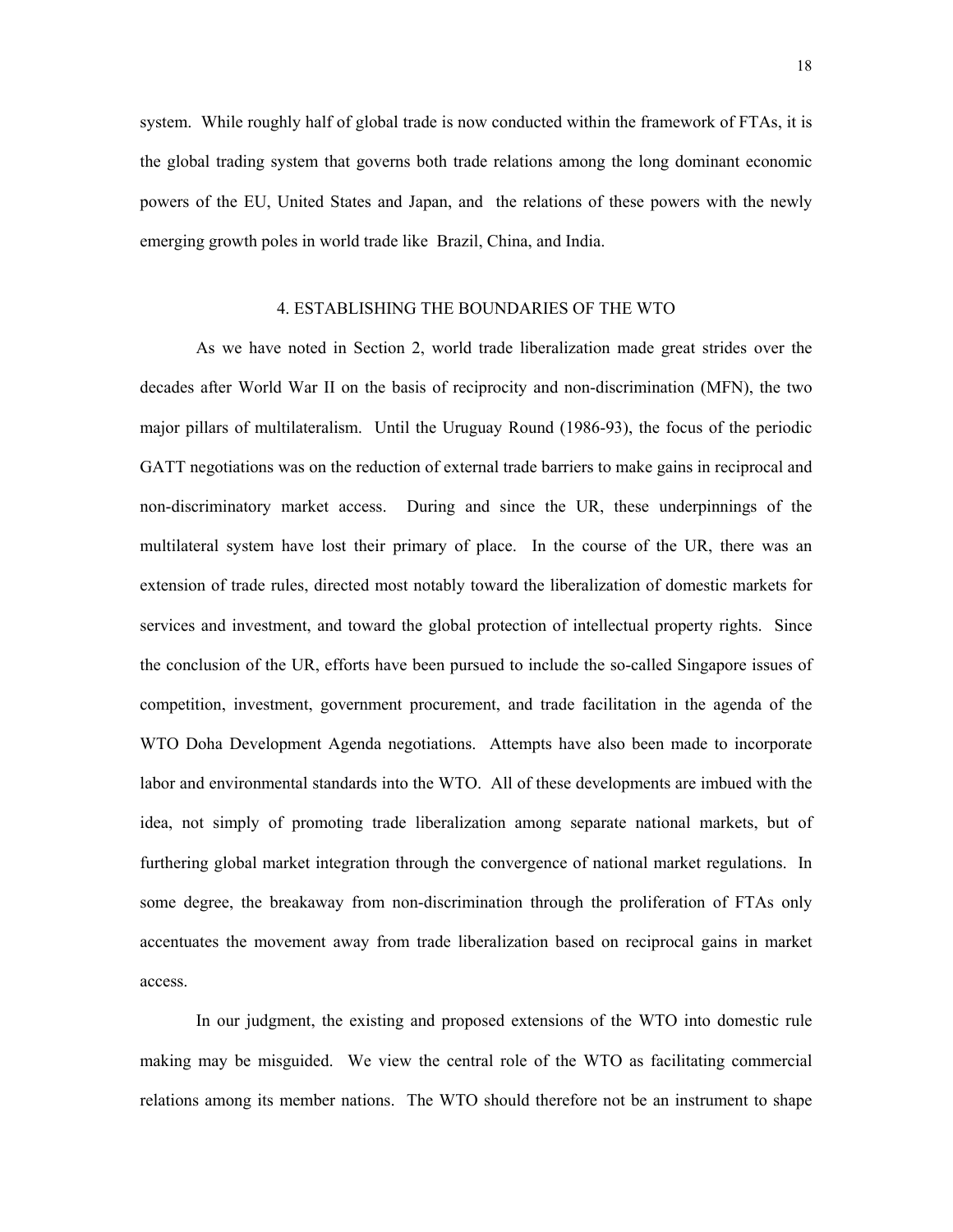national markets and institutions so that they will conform to some idealized model of how a global economic system should work. There are boundaries to the extent to which WTO disciplines can, or should, superimpose themselves on commercial conduct in national markets.

#### *a. The Boundaries to the WTO Regime*

To clarify the scope of the WTO, we provide in Table 1 a categorization of the various boundaries or disciplines that comprise the WTO regime. These include: (1) core disciplines; (2) disciplines that may require modification to take legitimate national interests into account; (3) preferential trading arrangements that do not inhibit global trade; (4) national regulations involving health, safety, and consumer protection; and (5) national regulations that lie wholly beyond WTO boundaries. While not included explicitly, allowance needs to be made under the foregoing disciplines/boundaries for provision of Special and Differential treatment to low income or least developed countries.

In considering the WTO boundaries, there are two conditions to bear in mind: (1) the positive economic nationalism that legitimately motivates most governments to pursue policies that are sincerely believed will improve the material well-being of their populations and sustain their social cohesion; and (2) the institutions surrounding national markets that are embedded in social mores and the particular structure of business organization. When WTO rules and procedures are pushed beyond the boundaries set by these conditions, they only serve to sour trade relations and to erode the general consent to the core disciplines on which the effectiveness of the WTO rests.

To expand further on the application of WTO boundaries, we turn next to elaborate on the interpretation of these conditions. We then address how the WTO "playing field" may be best delineated, and we comment on the role of the WTO in dealing with preferential trading arrangements.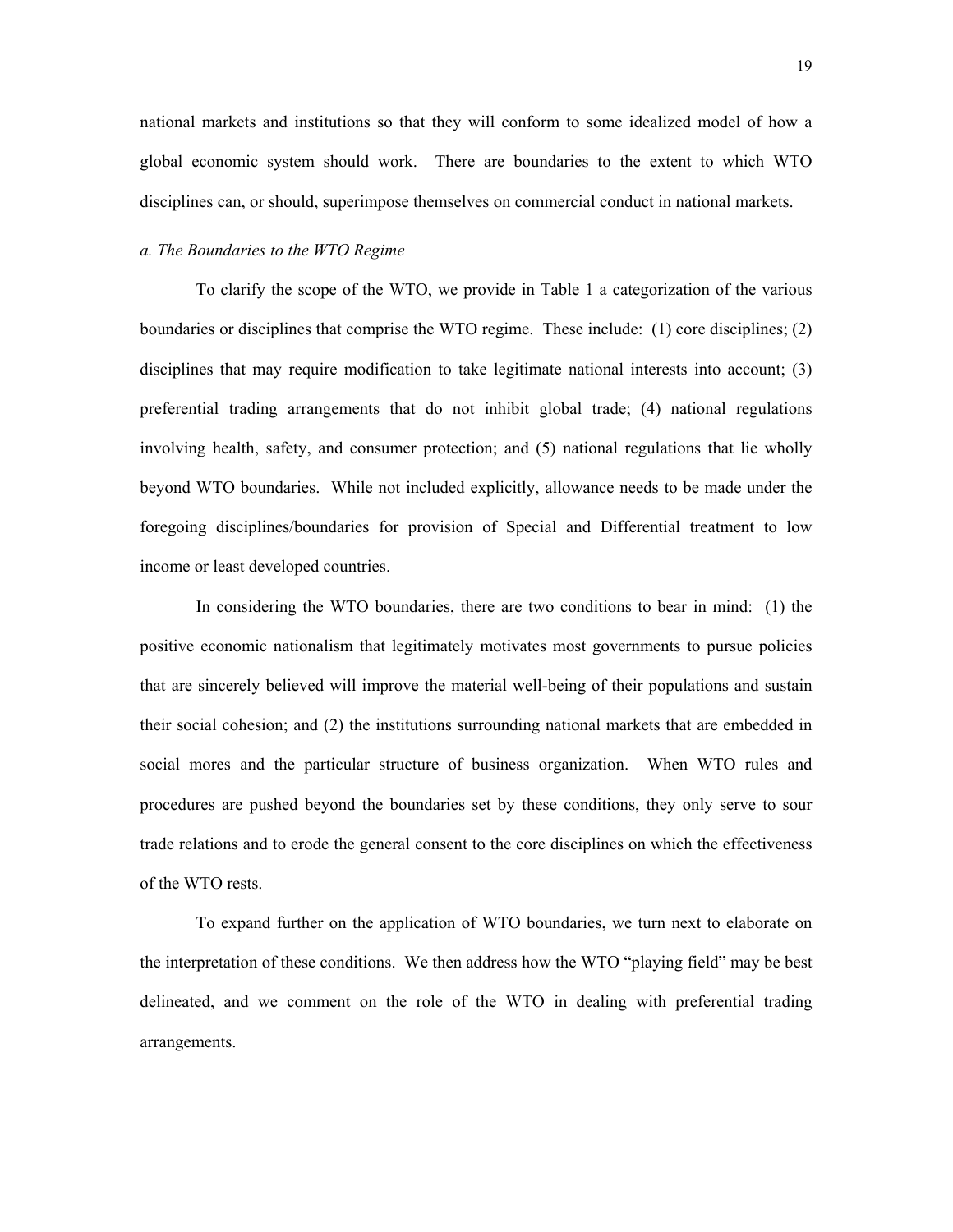#### *b. Economic Nationalism*

Economic nationalism is widely used as a pejorative term. It manifests itself frequently in international economic relations and policies and is usually rightly denounced by trade specialists as a regression into mercantilism. There is a long history of beggar-thy-neighbor policies in international economic affairs, and the guardians of economic rationality are quite right to be wary of nationalist rhetoric. But that should not blind them to the reality that nationalist sentiment is a powerful force that also has positive economic consequences. The great revolution in rising expectations that first began within some western countries in the 18th and 19th centuries, has since swept around the world; and politically vocal people everywhere expect that their own national governments will do what they can to improve the material well being of their populations. Though the great majority of countries now have capitalist systems, beliefs about how governments could best accomplish this purpose vary widely; and they have changed within countries over time. But what has remained ever present is the responsibility that peoples place on their governments – as the highest political authority in their societies – to seek gains in national well being. As illustrated below, such economic nationalism sets limits that have to be respected in multilateral rule making.

#### *(i) Domestic subsidies and industrial policies*

Among the established industrial countries of today, governments broadly see themselves as fulfilling their responsibility if they can maintain their country 's technological leadership – at least in some sectors – or if, at worst, they do not fall behind others in the endless race toward economic betterment. Accepting that private enterprises should make most economic decisions in response to market prices, they have seen their responsibility today largely as the support of education, the provision of infrastructure, and the promotion of general scientific and technological research and development. Such economic nationalism has been reflected in the WTO mainly through its rules on subsidies. While government subsidies to individual firms or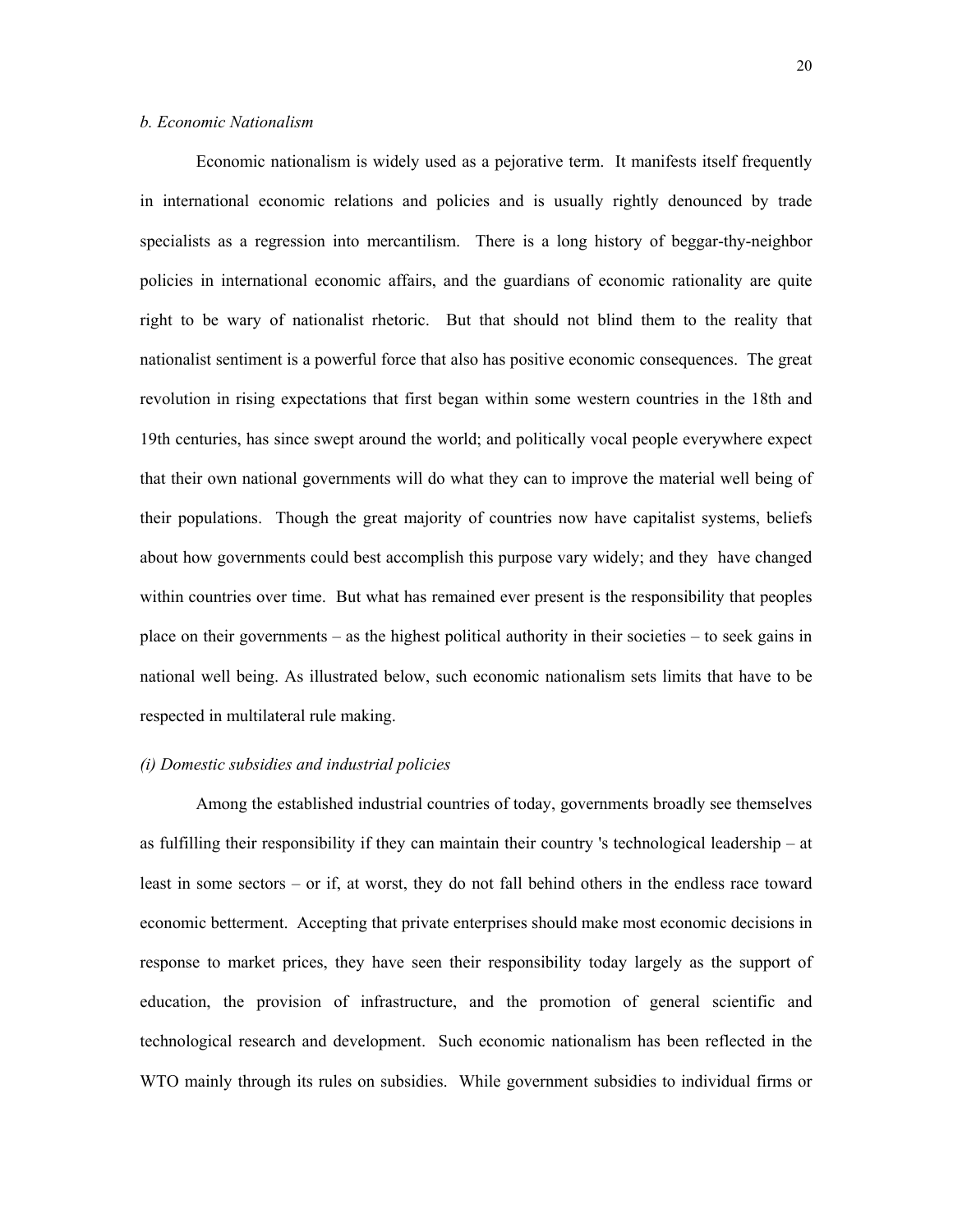industries are often seen as contraventions of "fair" trade because they may distort market prices, subsidies of general research and development are not so viewed. The lines between specific and general subsidies are, however, not always clear-cut. For example, in very large-scale industries like the aircraft industry, the subsidization by European governments of the development of a new commercial aircraft, the Airbus, has been an ongoing source of controversy with the United States. Yet, the EU and U.S. policies have broadly remained in place. Other manifestations of economic nationalism stem from cross-border mergers and acquisitions that may appear to threaten the independence of national corporations regarded as "national champions". But they have so far not been constrained in this area by the WTO since it has no agreement on competition policy.

The governments of most developing countries have been no less powerfully motivated by economic nationalism. In the earlier post-war years, indeed, it was the sense of national pride – enhanced by new won independence – that occasioned the widespread nationalization of foreign enterprises and stressed the development of nationally-owned enterprises. While most governments have since shed their hostility toward foreign investment, they have not lost their determination to foster the expansion of a rising indigenous industrial sector. Countries that have made substantial progress in industrialization have generally made extensive use of policies intended to provide inducements to, and financial and technical support for, national firms to encourage the expansion of production and introduction of new products and processes. By such means, they have sought to benefit from the learning spillovers, and to overcome the coordination failures, that otherwise impede economic growth in the late industrializing countries. However, such policies – pursued on the nationalist grounds that they promote indigenous development and evidently effective in the circumstances – are perhaps not consistent with the rules of the GATT/WTO as these rules now stand. But it is noteworthy that national policies have for the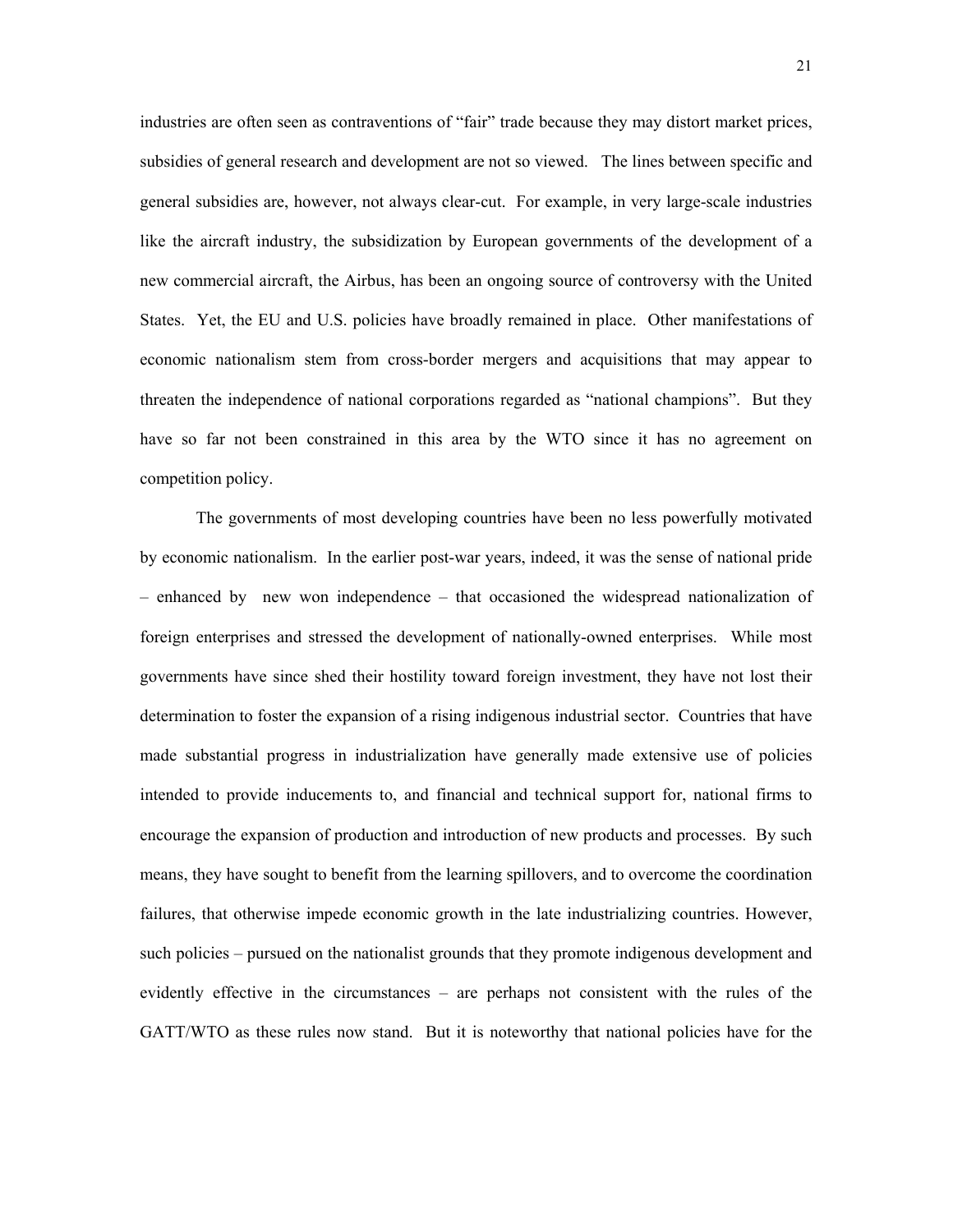most part been considered to lie within the purview of governments and have not been challenged in the GATT/WTO.

Our position accordingly is that efforts to dismantle domestic subsidies and industrial policies should be carefully circumscribed in the WTO.

## *(ii) TRIMS and TRIPS*

In the Uruguay Round negotiations, agreements on "trade related" investment measures (TRIMS) and intellectual property rights (TRIPS) protection were incorporated into the WTO.. These are clear examples of the extension of international rule making into areas of domestic policy.

The Agreement on TRIMS fell short of what its sponsors – mainly the United States – sought. They had hoped for an agreement on foreign investment that, when taken together with GATS (which accorded foreign investors the right of establishment in service industries), would succeed in gaining less restricted access to the markets of other countries for their corporate investors. They also hoped that, once their investors had been granted access, such foreign investment would enjoy full national treatment. These aims were not realized. However, developing countries had to accept some restrictions on their freedom to apply conditions on foreign direct investment; they were no longer permitted to impose local content requirements on foreign enterprises, mandating that they meet particular levels of local procurement, or to stipulate that foreign enterprises meet trade-balancing requirements. Underlying the Agreement is an evident conflict between the legitimate economic nationalism of developing countries in pursuing measures intended to advance their own development and the commercial interests of multinational corporations.

The TRIPS Agreement addresses a long-standing issue in international commercial relations. The foreign piracy and counterfeiting of patents, copyrights and trademarks have always been resented by the owners of these intellectual property rights. In the earlier stages of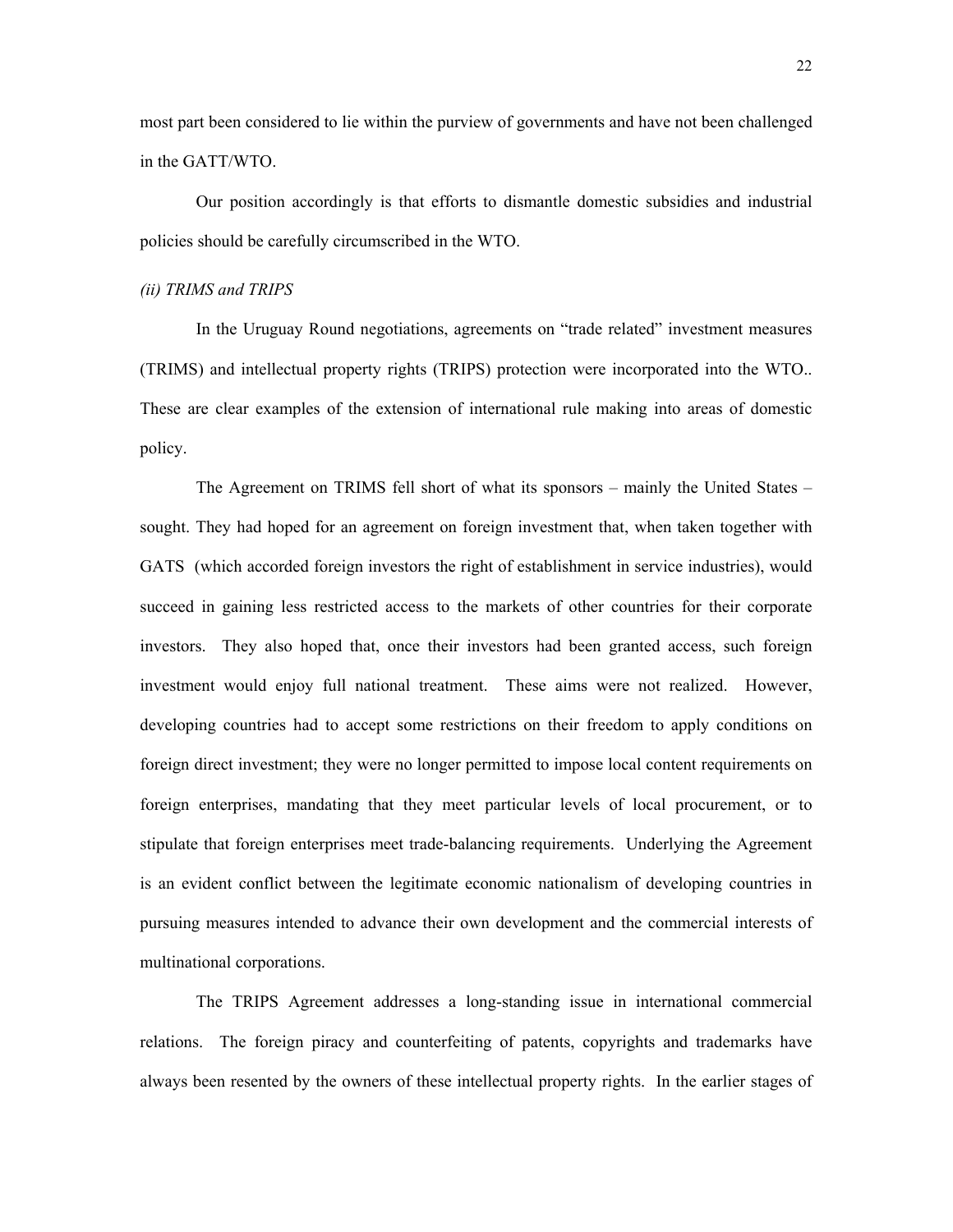their own industrialization, the now industrialized countries were generally neglectful of foreign owned intellectual property rights; freewheeling imitation and reverse engineering of foreign products and processes were principal means of gaining new technology (Chang, 2002). However, as these countries themselves began to generate technological innovations, they acquired an interest in the reciprocal recognition of intellectual property rights. What TRIPS accomplished was an extension of such mutual recognition to all member countries of WTO. For a great many developing countries, however, it is evident that the element of reciprocity has been largely absent from the agreement; they have had few intellectual property rights for which they might seek recognition abroad. On the other hand, the agreement has restricted their freedom to copy and apply new technologies at will. Further, utilization of new technologies patented elsewhere will require payment of royalties or fees, implying a transfer of financial resources from poor to rich countries.

Defenders of the new discipline point to the potentially beneficial effects that it could have on development; their argument is that, as the rights of patent holders are now more secure, corporations may now be more willing to set up production in countries where they formerly feared that their patented processes would be surreptitiously stolen and copied. But against this is the check that the discipline imposes on the unrestrained transfer of technology. The members of WTO have, at least, recognized this in the special provisions recently agreed in regard to pharmaceutical patents and the treatment of HIV/AIDS, malaria and tuberculosis.<sup>[4](#page-24-0)</sup>

<span id="page-24-0"></span>It is our contention that the TRIMS and TRIPS Agreements may well lie outside what we consider to be appropriate boundaries for many developing country members of the WTO. We would argue accordingly that the broader investment measures that are part of the Singapore agenda should be permanently tabled. We would also argue that the transition period for TRIPS conformance be made open ended for developing countries until such time as they themselves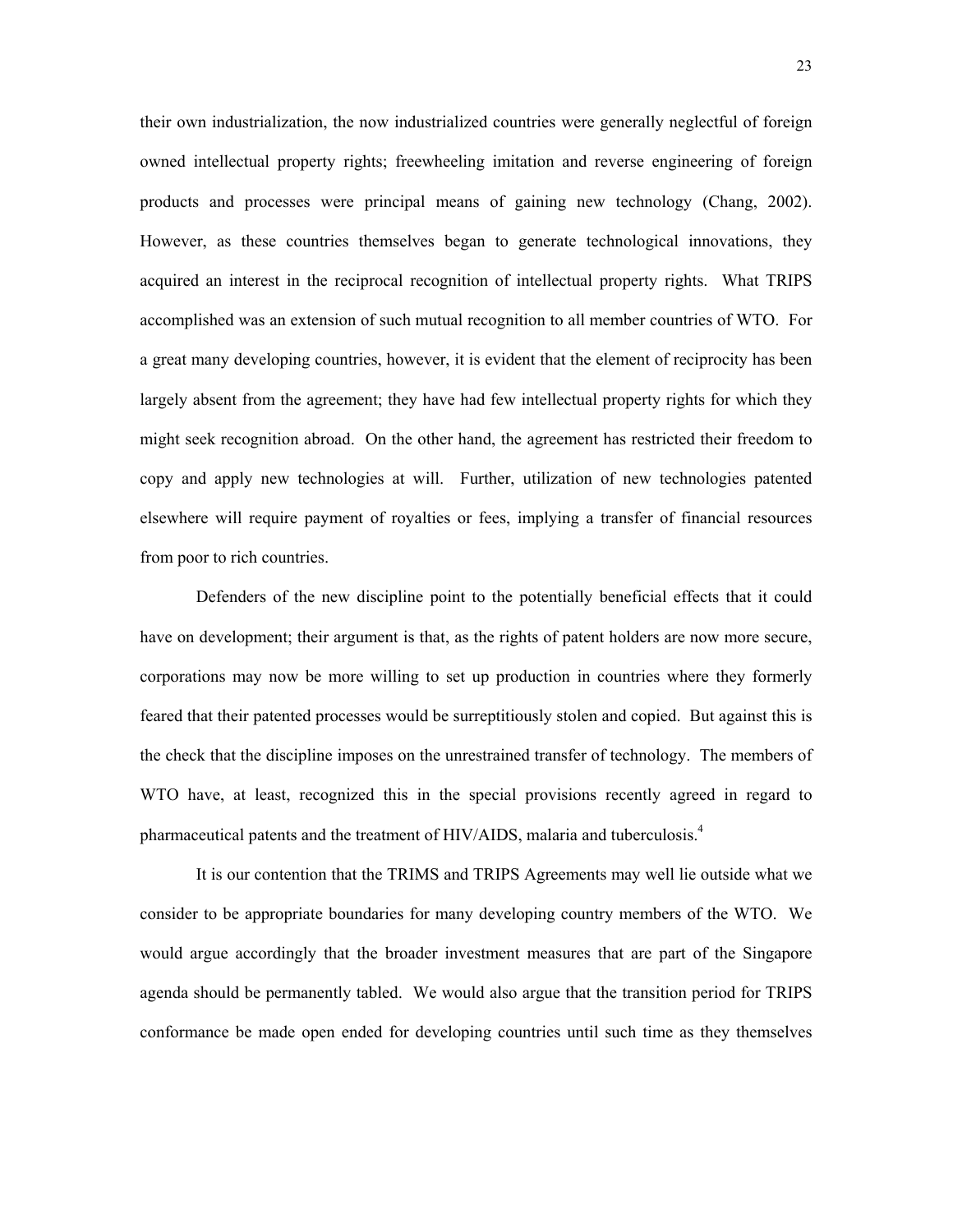will benefit – both internally and through the reciprocal recognition of rights – from the putting in place of the domestic laws and institutions that are needed to carry out the enforcement procedures of the Agreement.

#### *(iii) Government procurement*

In the course of the Tokyo Round in the late 1970s, a plurilateral agreement on government procurement was negotiated to become effective in 1981, with a number of industrial country signatories. There are presently 28 signatory governments. The agreement was designed to make the procedures and practices of government procurement more transparent and nondiscriminatory as between domestic and foreign suppliers. The emphasis is on tendering practices and covers both designated national and local government entities, with specified threshold values for the contracts involved. While the number of signatory countries has expanded, it is noteworthy that comparatively few developing countries have become signatories. The reason apparently is that the procurement agreement is viewed as being overly intrusive in challenging the rights of governments to maintain control over the award of contracts and programs for public procurement.

We recognize that existing procurement policies in many countries may be inefficient, costly, and subject to rent seeking, so that measures to reform these policies may therefore be in a country's national interest. But it is not clear why such reform should be carried out under WTO auspices, especially since a substantial amount of public procurement may stem from pursuit of a variety of social and political objectives and programs that are at the foundations of domestic government policies and may only tangentially be trade related. It is not surprising therefore that many developing have remained opposed to inclusion of government procurement, one of the Singapore issues, as part of the Doha Development Agenda negotiations.

<sup>&</sup>lt;sup>4</sup> A well informed and balanced assessment of intellectual property rights and development is provided in the report of an international group of experts appointed by the U.K. government. (Commission on Intellectual Property Rights, 2002).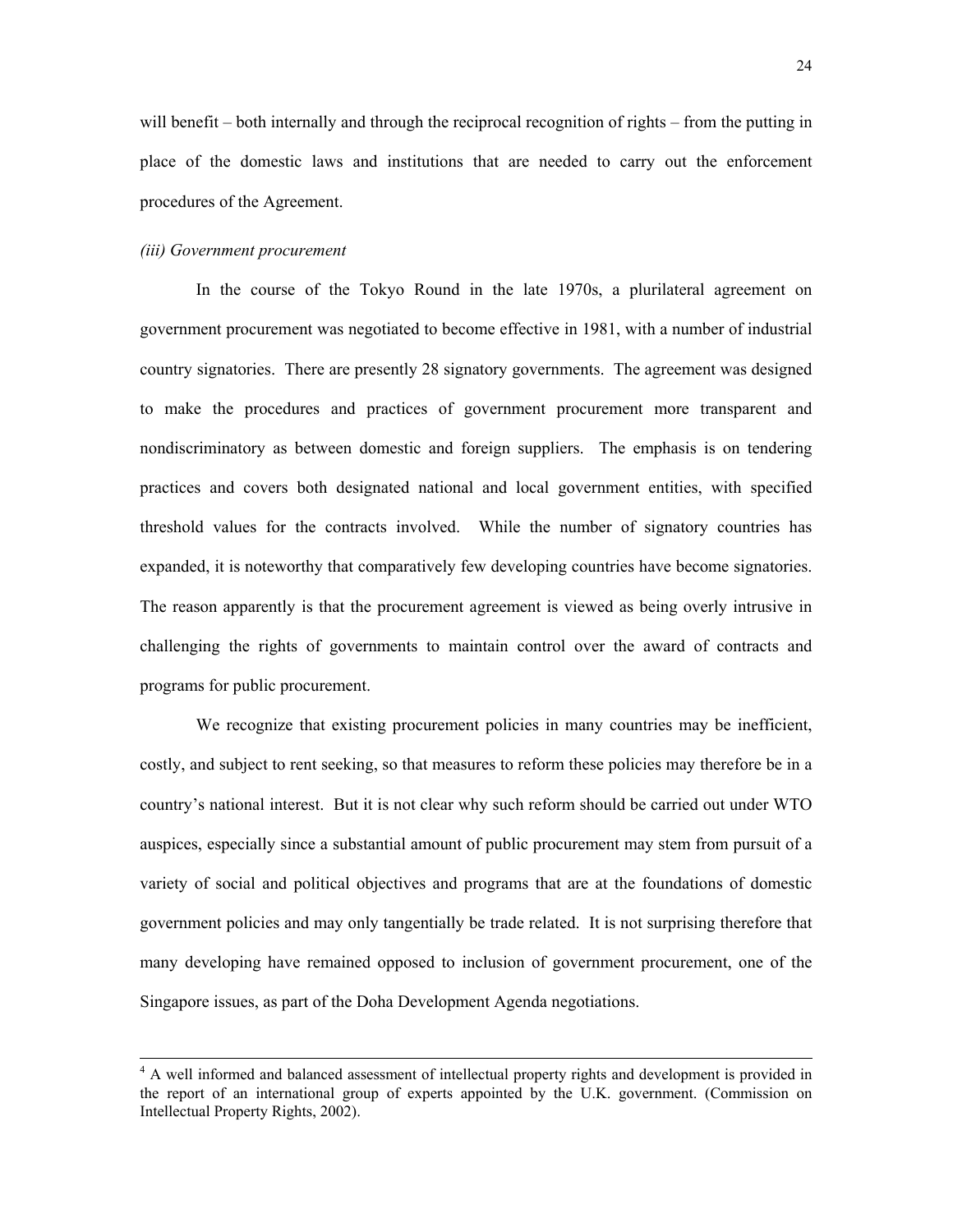#### *c. Markets and Institutions*

It is a statement of the obvious that national markets – the flow of transactions among individuals and firms – function within a framework of laws, regulations, and more informal, but well embedded, practices; and that the framework differs widely among countries. Some of the more obvious forces that account for the differences are the social mores of each country, its political institutions, and the particular forms that the organization of its firms and industries have taken as its capitalist system has evolved. These have never prevented transactions across national frontiers. So long as traders share some core similarities in modes of commercial conduct, they have been able to trade advantageously with each other. It has been enough that they share respect for private property rights and for contractual arrangements, and that they accept some judicial procedure for resolving disputes. But in a world of nation states, traders have also found that the differences in laws, institutions and social practices may impede their access to foreign markets. This has driven the search in the GATT/WTO for common rules that would ensure greater similarity in competitive conditions. The traders of the leading economic powers have deemed dissimilarities from their own national conditions to give rise to "unfair" competition and have called for a " level playing field." This has been powerfully supported, at the intellectual level, by an idealized neo-classical model of markets that presupposes that the institutional conditions associated with the development of capitalism in the United States or Britain are universal.

There are, however, limits on the extent to which nations can be expected to conform to multilaterally established rules that may challenge their own social mores or forms of business organization. For such rules to be effectively applied at home, they have to be compatible with the prevailing beliefs and practices within which the domestic market functions. Rules that are in conflict will not be accepted or, if formally accepted (say, because of the exercise of force majeure), will not be enforced or will be enforced only weakly. Certainly, some distinction has to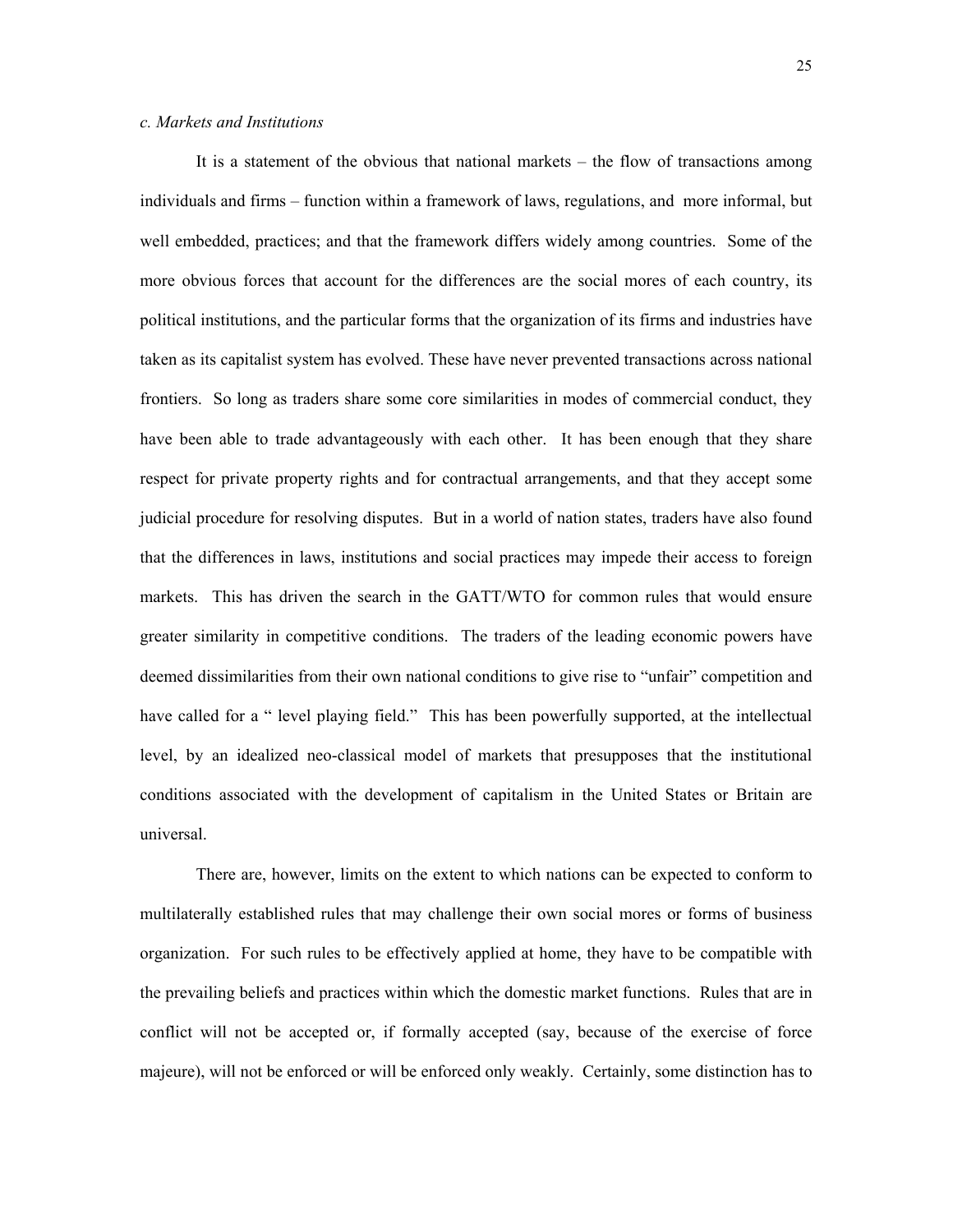be drawn here between laws, regulations and practices that are embedded in the social mores or form of business organization of a society and those that lie more on the surface or merely benefit rent seekers. Cumbersome and outmoded customs procedures, for instance, may not reflect any deeply held beliefs, and their reform may be impeded only by bureaucratic inertia. There is no objective test by which to determine where the line lies, but we can cite some reforms proposed as appropriate for the WTO that, in our view, exceed the proper boundaries.

#### *(i) Competition policy*

Competition policy is a case in point in which the diversity in forms of business organization among countries limits the possibility or desirability of common rules. There are many variants of capitalism as it has evolved in the unique political, social, and economic circumstances of each country. Perhaps two of the most striking circumstantial differences are the relation between the state and private enterprises and the interrelations among firms themselves. In most English speaking industrial countries, for example, the relationship between private enterprises and government has historically been more adversarial and arms length in comparison with the more cooperative relation in many other countries. Likewise, there are many differences in the competitive or cooperative relations among firms that are socially regarded as acceptable. These give rise to differences in market practices that can be seen by foreign producers as impediments to trade.

An example of what we have in mind is the Structural Impediments Initiative that was prominent in U.S.-Japan relations in the 1980s and 1990s, and that involved U.S. pressure on Japan to change long-standing business practices and institutions that allegedly constrained access of U.S. exports and foreign direct investment in the Japanese market. The WTO was involved in two prominent cases dealing with U.S. access to Japan's domestic market in automobiles and film. The United States decided to drop the automobile access complaint and was on the losing side of the WTO dispute settlement decision to deny the Kodak film complaint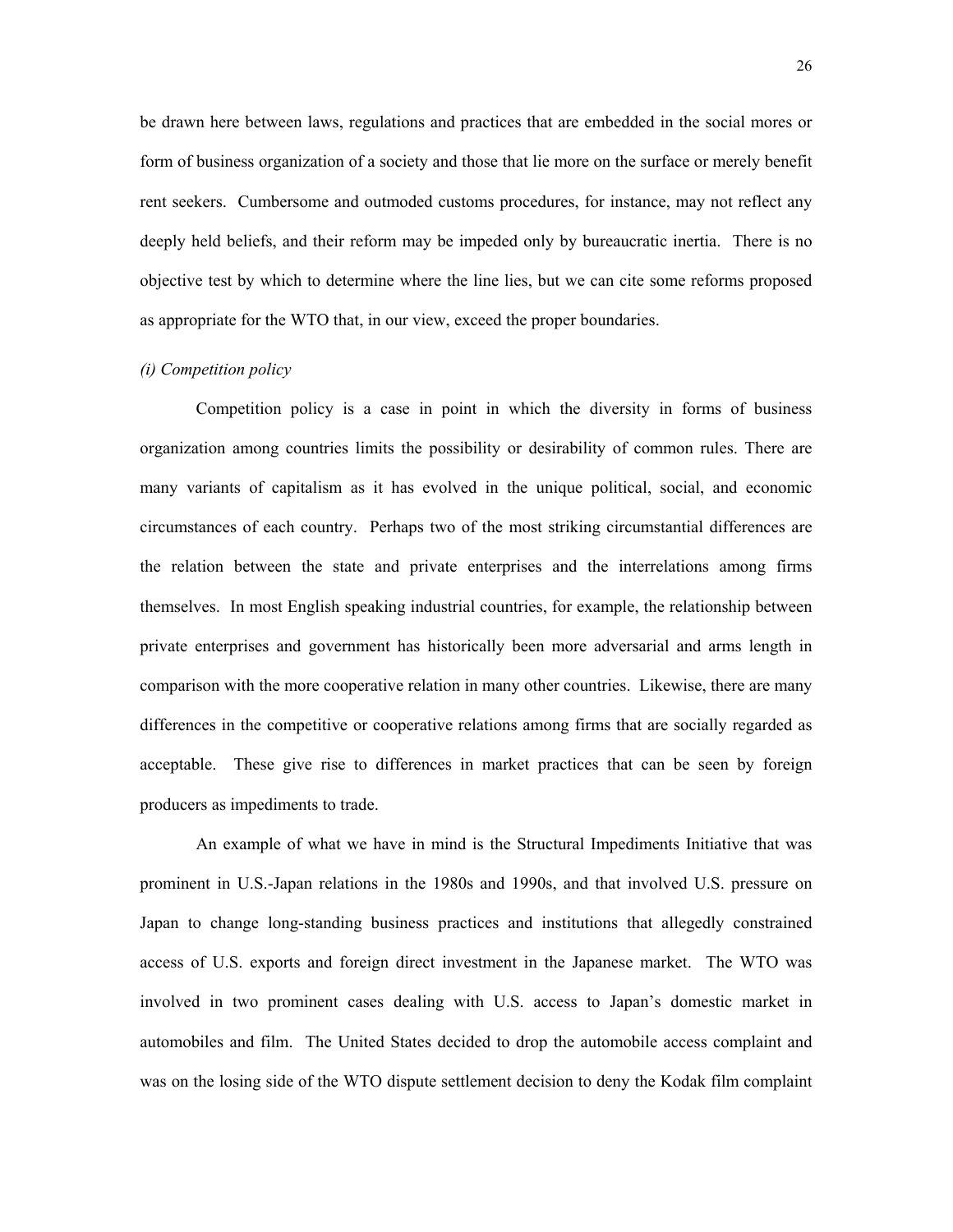that had been made. In retrospect, the U.S. actions may have been ill advised to begin with. It also appears that the Japanese Government instituted measures on its own in recognition of the national need for institutional and policy reform in a number of sectors.

Arguments similar to the foregoing can be applied to developing countries. In our view accordingly, competition policy lies outside the appropriate boundaries of the WTO regime.

#### *(ii) Labor standards*

Labor standards are another case in point. There have been strong political pressures within the industrial countries to seek the incorporation of labor standards in the WTO. We do not need to rehearse the familiar arguments of the representatives of labor and of social activists about the exploitation of low wage labor in developing countries or to recall the counterarguments of economists about the weakness of the broader economic rationale underlying the position of the labor and social activists. It is enough to note that the case for inclusion of labor standards in the WTO rules, on grounds of economic welfare, is widely regarded as very weak, both in logic and empirically. There exists a widespread view that the best contribution that the WTO can make to raising labor standards is to facilitate the expansion of world trade since, almost everywhere, as economic growth has taken place and incomes have risen, working conditions have sooner or later improved. Despite this logic, however, the position of those favoring the inclusion of labor standards in trade agreements has been powerfully reinforced by their claim to the high moral ground: they argue that, whatever the economic consequences, it is morally wrong to condone poor labor standards in other countries.

No one would contest the right of individuals or groups to advocate the norms of their society or to call for economic sanctions when the most egregious violations of human rights are being committed. In the present context, however, the issue is whether industrial nations, by virtue of their power, should insist, as a condition of trade, that other countries respect particular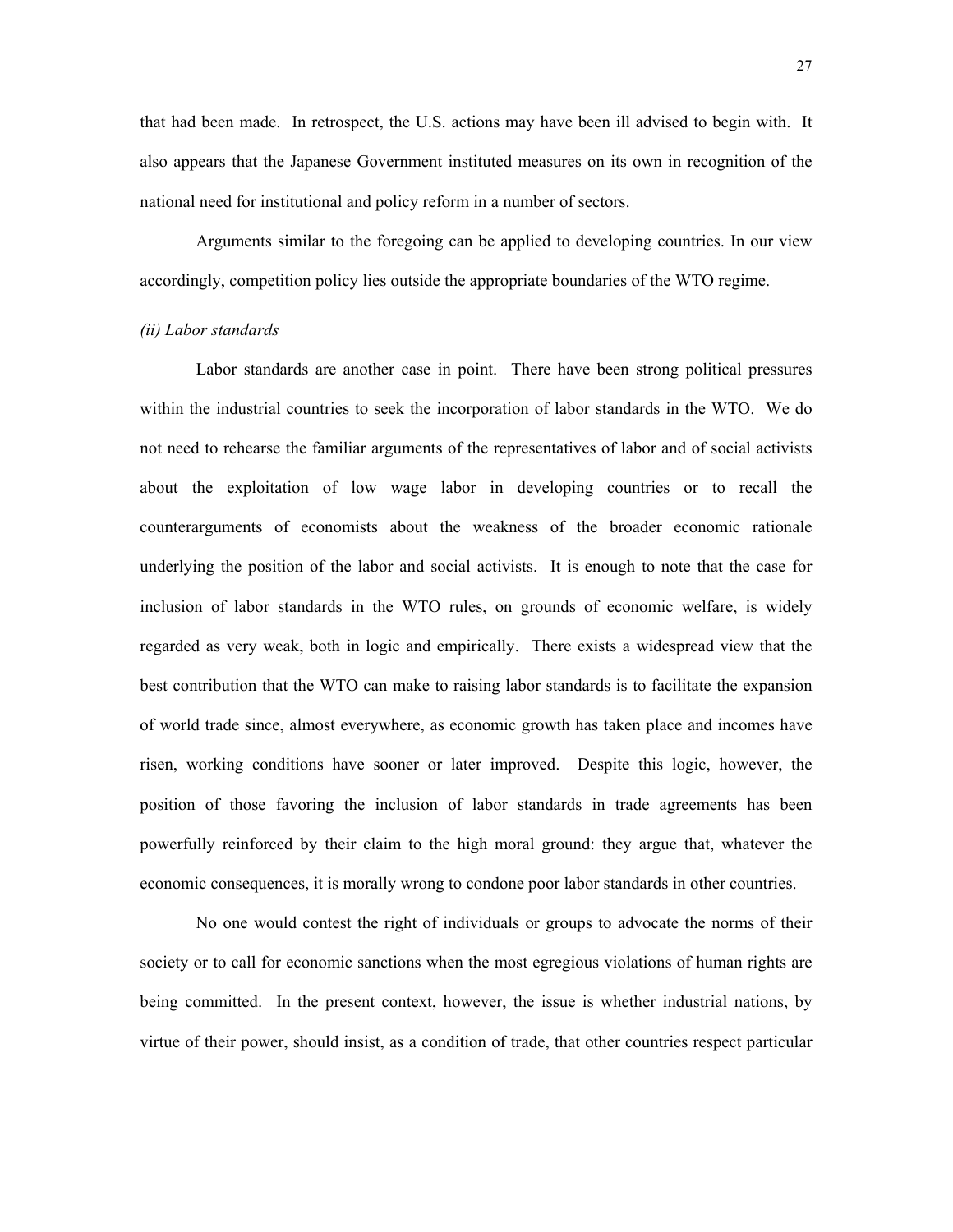labor standards that they themselves value (and that are interwoven with the levels of individual and social well-being that – thanks to their long history of economic growth – they now enjoy).

There are many in developing countries that see this demand as presumptuous as well as politically self-serving. That is, the governments of industrial countries appear to be placating domestic groups that either represent sectional interests or are not notably well informed. But there is a more pragmatic reason for rejection of this position, which is that it is very likely to be ineffective. The transplant of social norms from one society to another is something that is exceedingly difficult to accomplish. Everywhere, changes in domestic regulations embodying new norms of behavior take place in response to demands from coalitions of politically influential groups within the country. External leverage applied through trade threats may, on occasion, tilt the balance in favor of reform but by itself, it will rarely bring about any lasting change in prevailing social beliefs and practices. What the inclusion of rules about labor standards in the WTO would most likely accomplish is its entrapment in disputes about policies that countries regard as wholly domestic affairs.

#### *(iv) Environmental standards*

Many of the arguments just made concerning labor standards apply to domestic environmental standards, which will depend on prevailing social beliefs and practices and differences in per capita incomes between nations. In our view, just as with labor standards, the determination of environmental standards should therefore lie outside the boundaries of the WTO.

#### *(v) Health and safety standards and consumer protection*

Another policy area that is problematic for the WTO is the range of measures that governments may design and implement with regard to health and safety standards and consumer protection. In this connection, EU policies with regard to imports of hormone-treated beef and products containing genetically modified organisms (GMOs) provide an apt illustration of the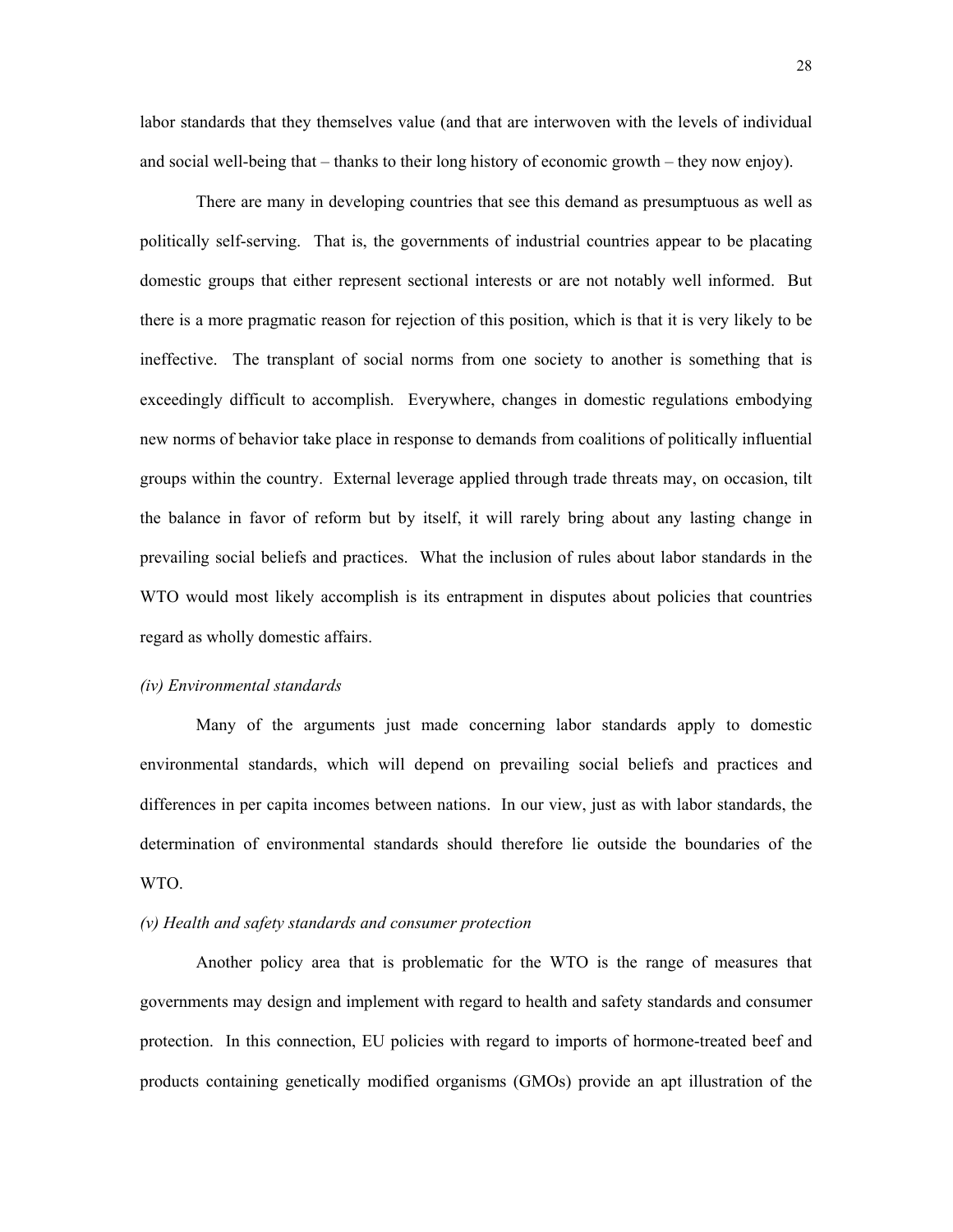limits of WTO policies. The issues here concern the rights of nations to establish their own national health and safety standards, including the restriction of imports deemed to contravene national standards. We recognize that standards can be and have been used for protectionist purposes, and that there may not always be a firm scientific basis to warrant certain standards. But so long as governments believe that it is in the national interest to protect public health, the right to do so should be respected. Depending on how scientific evidence accumulates, governments may then decide over time to moderate their restrictions, as, for example, the EU has been doing recently with GMOs. This suggests accordingly that the rules and decisions of the WTO should not be rigidly applied in cases in which public health is at issue, and there is lacking a consensus regarding the scientific evidence regarding the production and processing of particular products.

#### *d. The Playing Field*

So, if we accept the limits described above, how is the WTO's playing field to be defined? The WTO provides the organization in which governments can negotiate and monitor the reduction of impediments to trade that serve no larger purpose than the protection of sectional interests within individual countries. These are impediments that cannot be legitimately defended on the kinds of grounds discussed above. Such impediments lower economic efficiency within the countries in which they are practiced, and they deprive producers in other countries of wider market access. The world abounds in these impediments, and their gradual reduction is the raison d'etre of the WTO. Drawing the line between these impediments and those that have larger purposes is the task of the WTO rules.

As already mentioned, agriculture in the present day is an outstanding instance. Even if, for example, as the EU, Japan, and other nations assert, the subsidization of agriculture has broad social as well as economic aims, it is an inefficient way of accomplishing the social purposes as well as meeting economic needs. The case against agricultural subsidization as serving only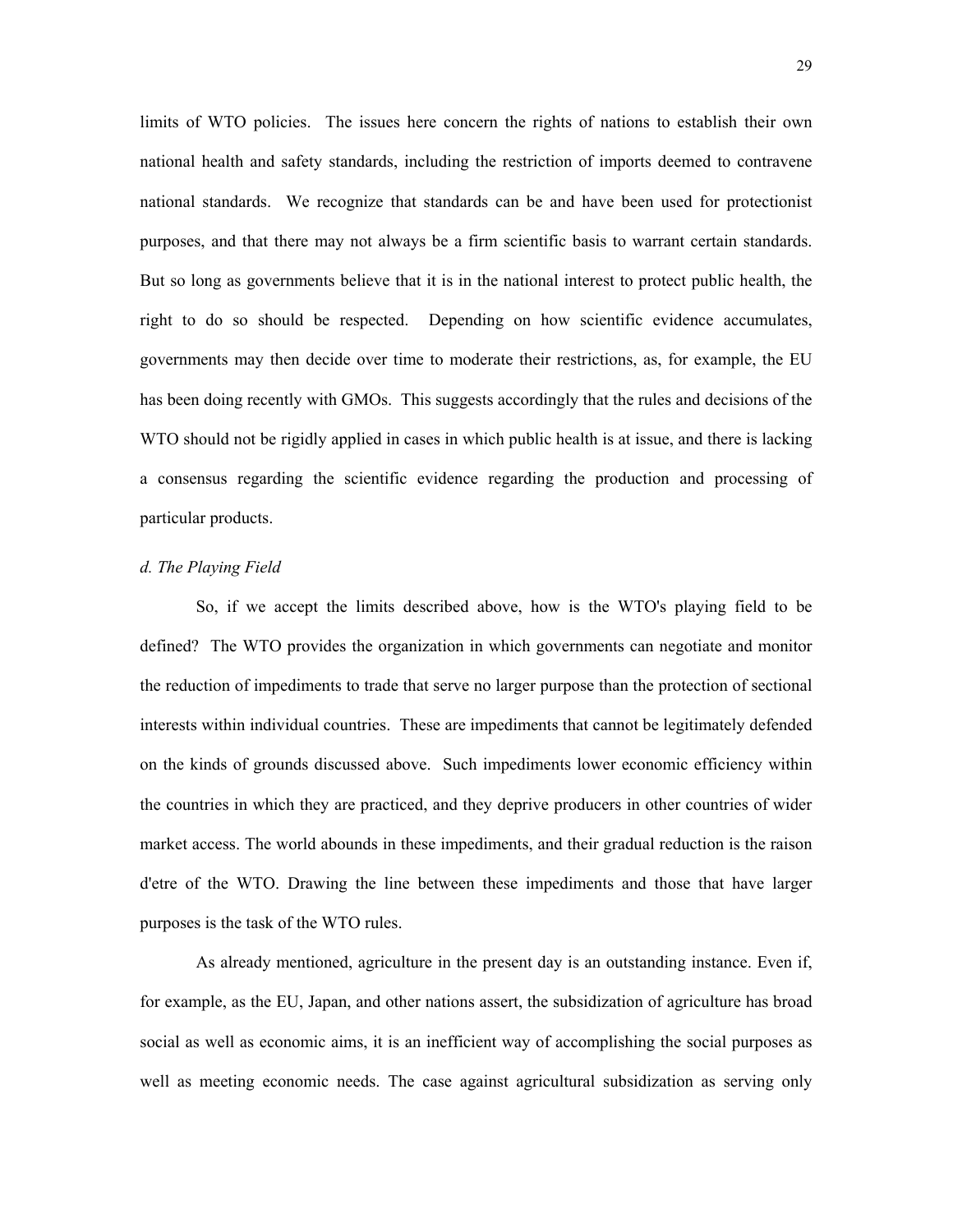sectional interests and lowering national efficiency therefore appears to be very strong. There is a similar case that can be made against the resort to antidumping measures that are the policy of choice by protectionist interests in developed countries and have become increasingly widespread in developing countries.

Sectional interests are, of course, everywhere and governments are rarely independent of them. For individual governments, trade negotiations based on reciprocity have the advantage that they pit the export interests against the sectional protectionist interests. The negotiations force governments that want wider market access abroad to liberalize at home. It is a great benefit of the WTO that, in bringing countries together around the negotiating table, pressures are openly and internationally placed on protectionist domestic interests.

Many issues are not clear-cut and rules can never be drawn that are always unambiguous or that foresee changing circumstances. A mechanism for dispute settlement is consequently essential, but it should not be called upon to adjudicate on policy issues. Its business is the interpretation of existing rules, not the formation of policy. So, in the rules making process, it is important that new rules should enjoy widespread consent.

#### *e. Free Trade Agreements*

We need finally to consider how the boundaries of the WTO should be defined with respect to the proliferation of FTAs. As discussed above, FTAs are often a manifestation of the "real politik" that motivates nation states in pursuing national self-interest in their external relations. Many FTAs that have been negotiated involve neighboring countries that already trade extensively with each other, so that there has been comparatively little trade diversion, except perhaps in some labor-intensive sectors such as textiles and clothing.

Except for those of the United States, most FTAs are confined mainly to the bilateral removal of tariffs and quotas. U.S. FTAs are more invasive in seeking to extend the integration of markets to cover many non-trade issues and to impose conformity with U.S. institutions and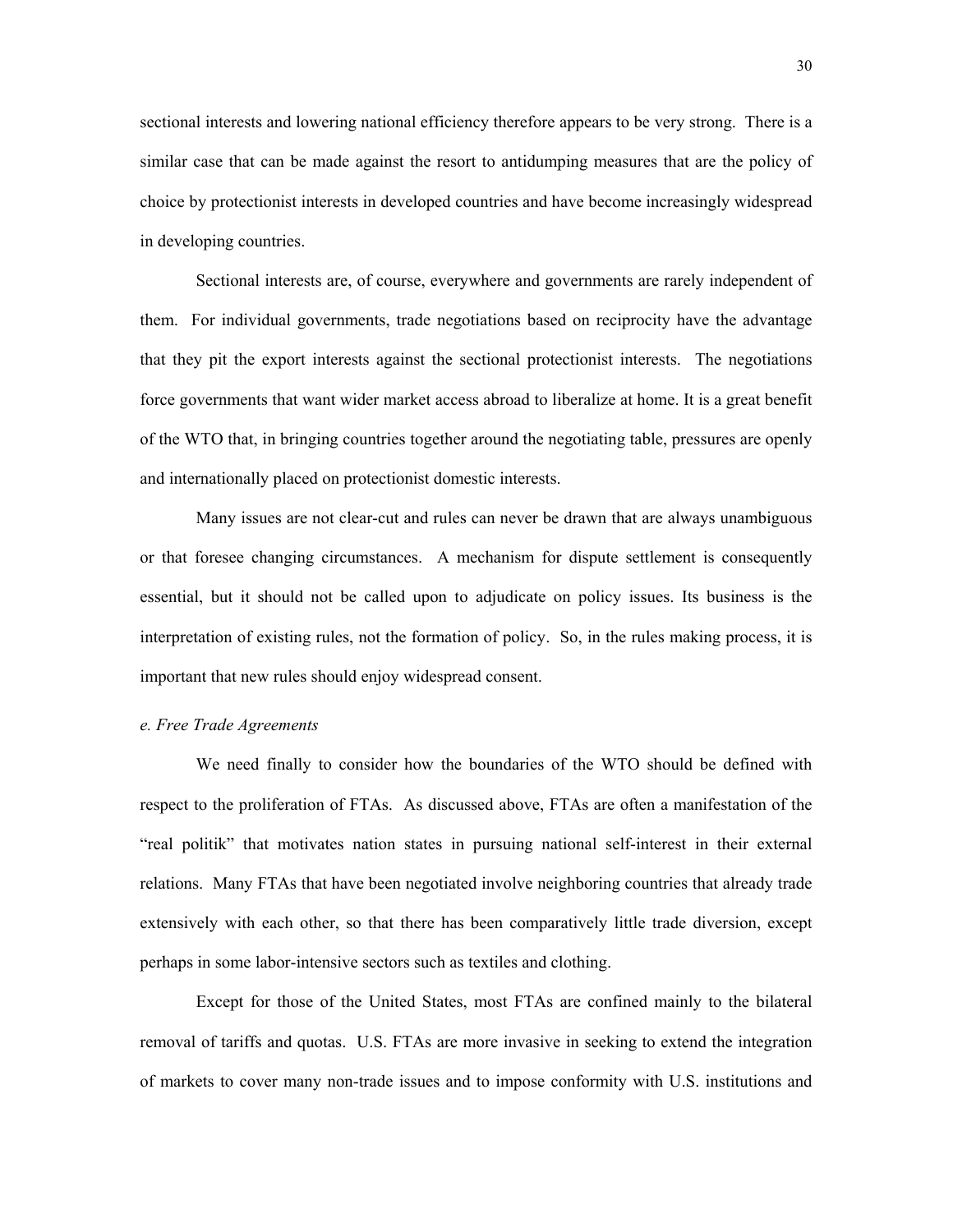policies. Nonetheless, the FTA members are still bound by WTO rules, which may help to explain why we have not witnessed the formation of major trading blocs as was postulated might occur. It may be the case furthermore that FTAs are becoming generalized as both large and small countries are seeking to expand their arrangements to help offset preferences provided in previously negotiated FTAS. But there are some large countries like Brazil, China, and India that are latecomers to the FTA process and are not likely to become partners in FTAs with the major industrialized countries. It may well turn out that these large developing countries will become ultimate supporters of the WTO multilateral system.

There is, however, some role for the WTO to play in encouraging the greater openness of existing FTAs by expanding FTA membership, thereby moving the trading system closer to multilateralism. It might thus become possible to dispense with the rules of origin and to remove the distortions that have been created by the many overlapping FTAs that now exist. It is also the case that the continuing pursuit of multilateral trade negotiations will serve to erode preferential trade margins incorporated into FTAs and offer countries greater benefits than they may obtain from FTAs.

#### 5. CONCLUSION

In this paper, we have reviewed the development of the present-day global trading system. We have noted that the success of the GATT system prior to the Uruguay Round (UR) was based on the twin pillars of reciprocity and non-discrimination. But during and since the conclusion of the UR, there has been a pronounced shift in the role of the GATT/WTO toward the pursuit of conformity in domestic regulatory policies and institutions covering a variety of institutions, business practices, and social mores. In our judgment, the expansion of the boundaries of the WTO into domestic areas may be misguided.

To be sure, there are strong differences in views about where the WTO boundaries should actually lie. Ideological differences in belief about the role of government, for example, affect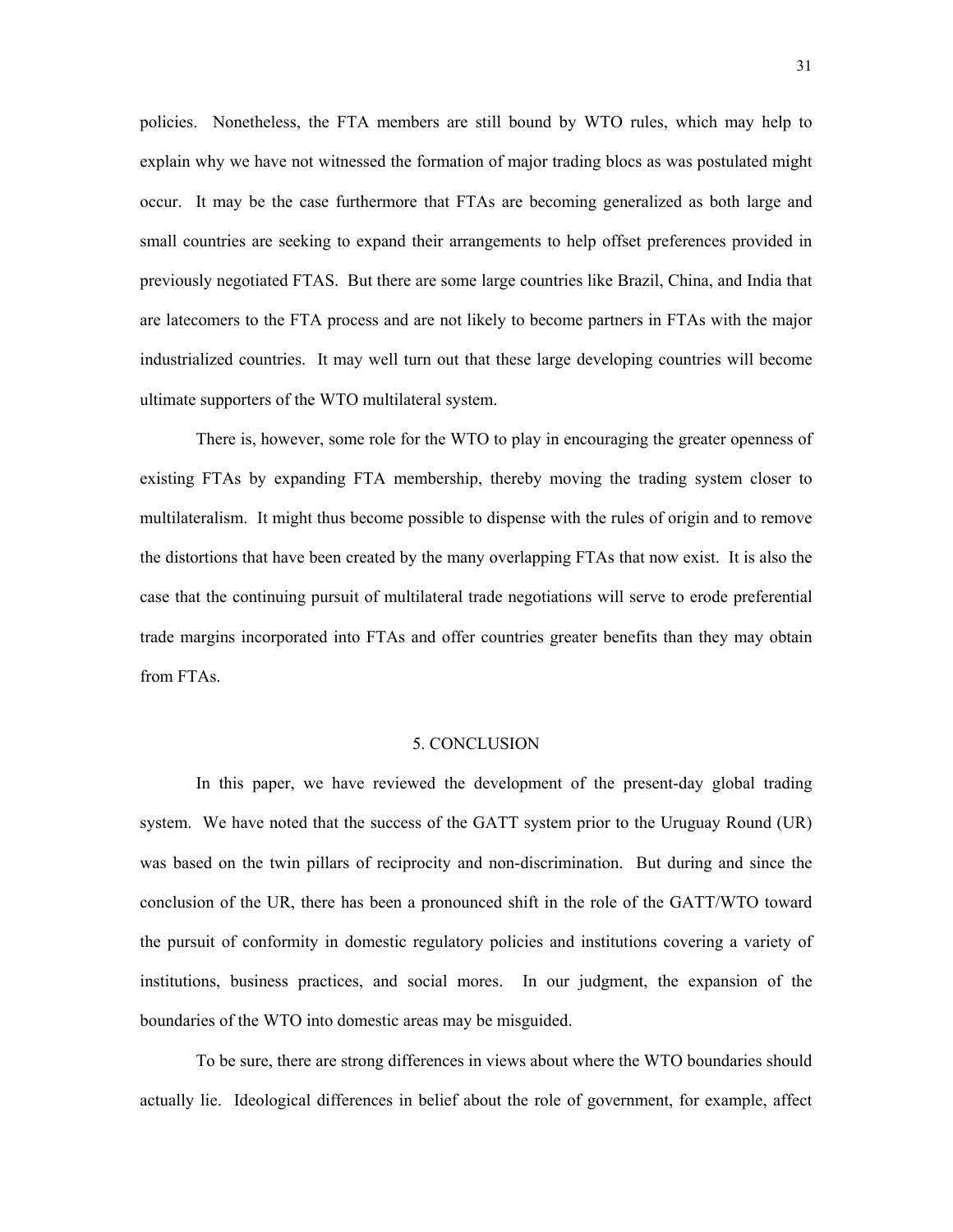views about what form of economic nationalism is positive or not. There can be wide differences in views about whether the institutions shaping national markets are deeply embedded or just social devices to benefit particular rent seekers. But too much energy can be poured unproductively into debate about the boundaries. The aim of WTO rules and procedures is not to establish a "level playing field," if this is taken to mean that markets of trading partners should operate under identically the same conditions as home markets. Certainly, businesses have a legitimate case for arguing that tariff concessions negotiated on their behalf should not be effectively annulled by subsequent domestic measures taken by the trading partner. But this does not demand identically the same market conditions.

Within the WTO boundaries, however, there is great scope for further multilateral action to lower trade barriers and widen markets. There are many trade barriers that do not bear close scrutiny as rational measures either from a national or an international viewpoint. They can neither be defended as measures that are integral to national growth or development policies nor embedded in social values or in the long-standing structure of business organization. Unbiased analysis would reveal that they are no more than the abuse of governmental powers to protect special interests.

But where does the drive to confront these interests and to remove the protectionist barriers come from? In recent decades in the developing world, it has come sometimes from governments committed to a radical shift in economic policies that have privatized and deregulated at home and liberalized external trade. More generally, over time, in both industrial and developing countries, it has come incrementally through pressures from their own export interests to negotiate for improvements in market access abroad. Reciprocity has demanded, however, that countries face up to at least some of their own protectionist interests and to remove barriers.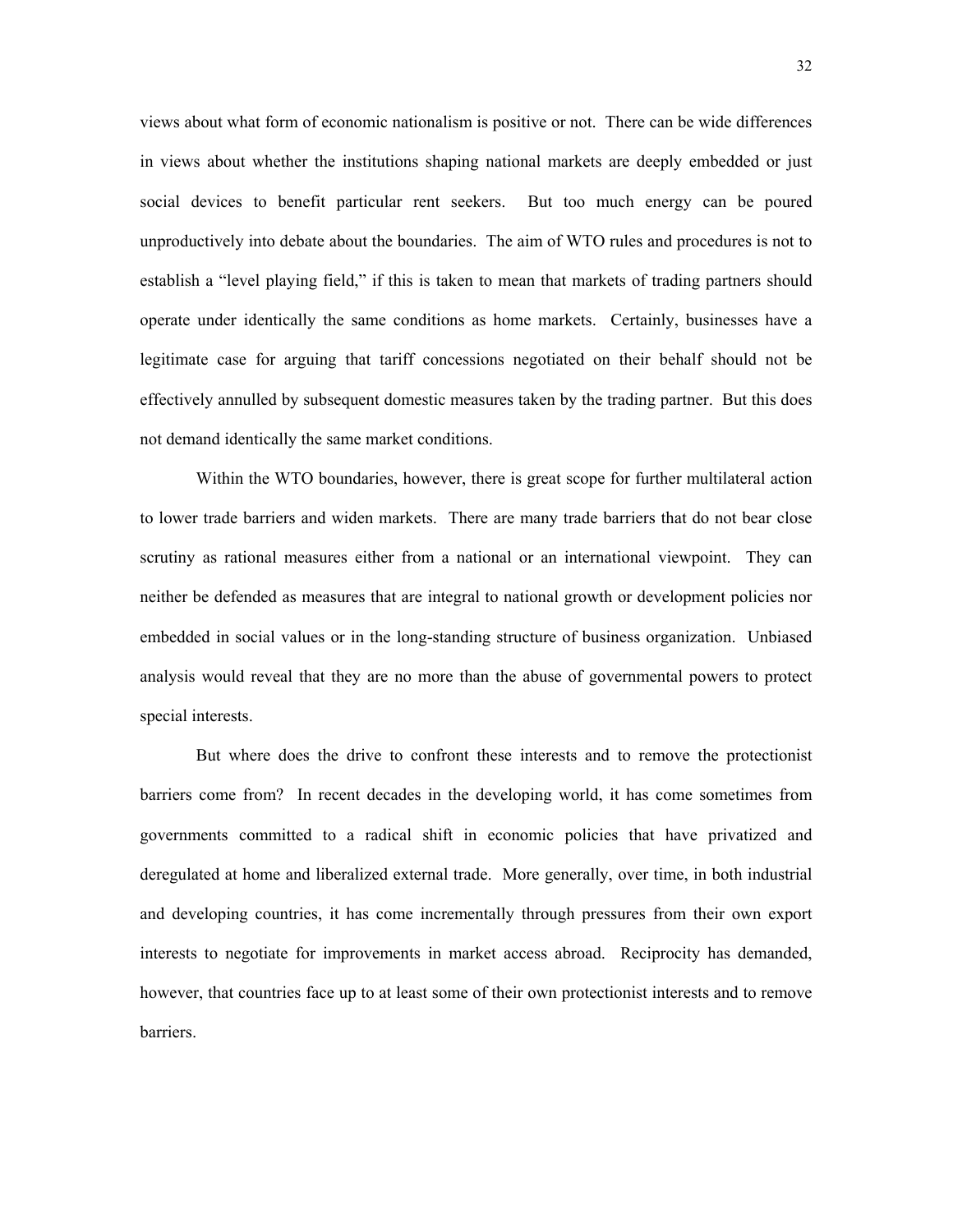Thus, reciprocity in the reduction of barriers to trade in goods and services remains the key to further trade liberalization. There are many other actions that the WTO can, and does, take to facilitate trade and smooth trade relations. But its task should not be the integration of national markets into one grand global market. By the same token, the rise of FTAs has been eroding the principle of non-discrimination. While market forces and particularly the resistance of some of the major emerging economies may gradually result in restoration of respect for nondiscrimination, the WTO could play a key role in convincing the countries that are parties to FTAs to change the nature and structure of these arrangements so as to move the trading system closer to the multilateral ideal and to continue pursuit of multilateral trade negotiations that will benefit countries even though preferential margins will be eroded.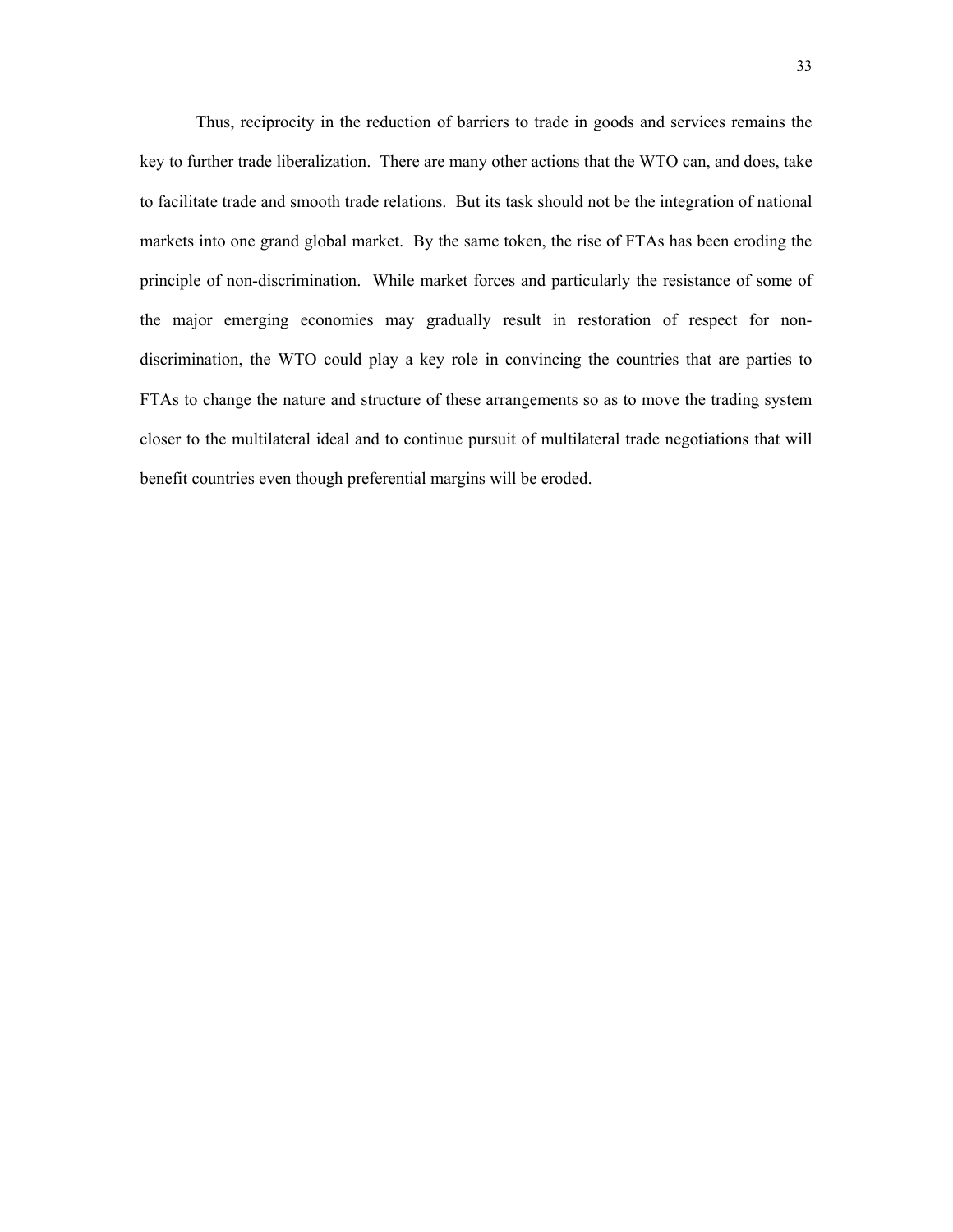#### **REFERENCES**

- Brown, A.G. 2003, *Reluctant Partners: A History of Multilateral Trade Cooperation, 1850-2000* (Ann Arbor: The University of Michigan Press).
- Carroll, L. 1946, *Alice's Adventures in Wonderland* (London: Penguin Group).
- Chang, H.J. 2002, *Kicking Away the Ladder: Development Strategy in Historical Perspective* (London, Anthem Press).
- Hinde, W. 1987, *Richard Cobden: A Victorian Outsider* (New Haven and London: Yale University Press).
- Keohane, R.O. 1984, *After Hegemony: Cooperation and Discord in the World Political Economy* (Princeton, New Jersey: Princeton University Press).
- Pigman, G.A. 2002. *Hegemony Theory, Unilateral Trade Liberalization mad the 1996 US Farm Bill* in P.K. O'Brien and A. Clesse (eds.), *Two Hegemonies: Britain 1846-1914 and the United States 1941-2001 (*Aldershot, England and Burlington, VT: Ashgate Publishing Limited).
- Preeg, E. (1995), *Traders in a Brave New World: The Uruguay Round and the Future of the International Trading System* (Chicago and London: The University of Chicago Press).